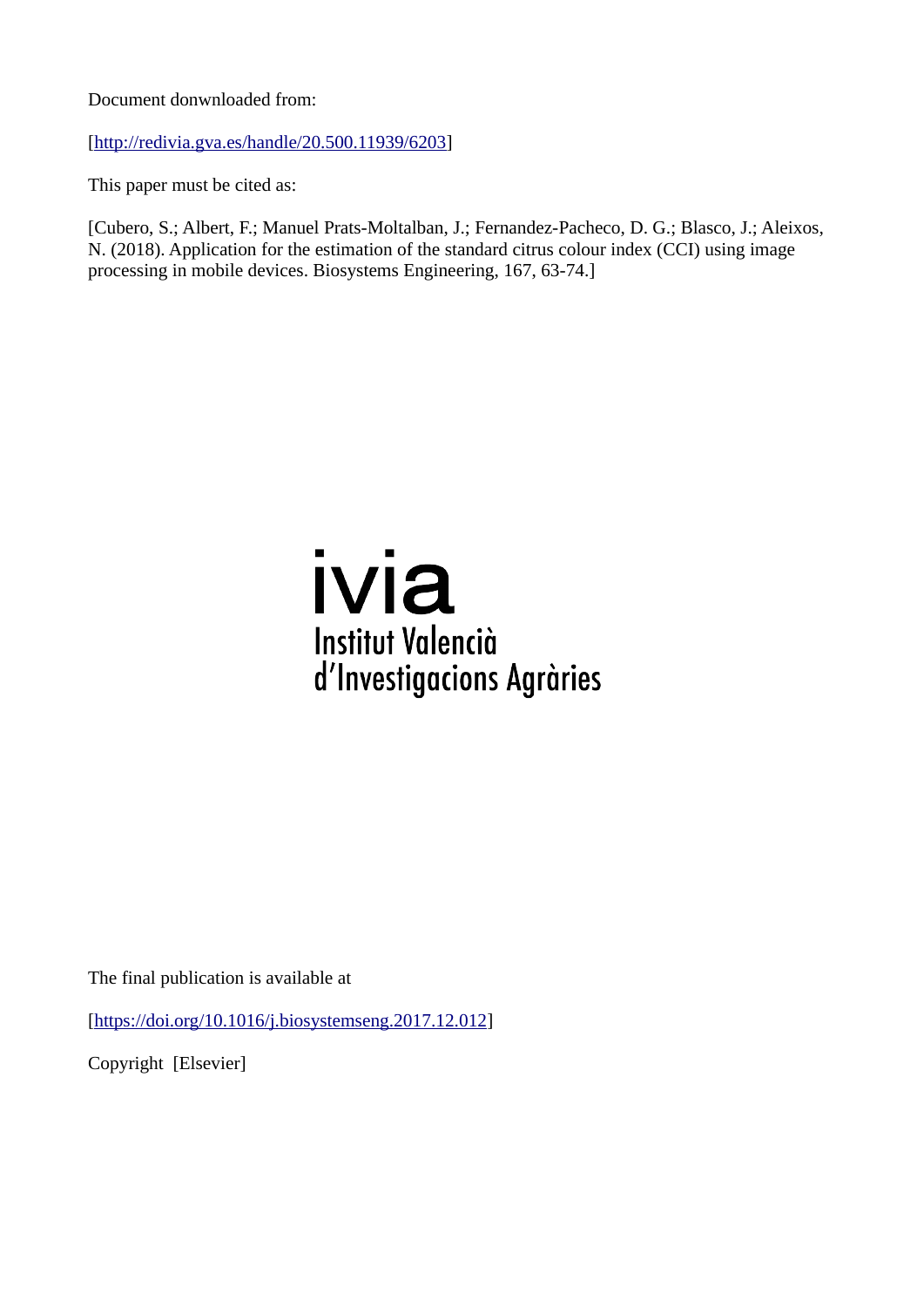| $\mathbf{1}$        | Application for the estimation of the standard Citrus Colour Index                                                                                                                                  |
|---------------------|-----------------------------------------------------------------------------------------------------------------------------------------------------------------------------------------------------|
| $\overline{2}$      | (CCI) using image processing in mobile devices                                                                                                                                                      |
| 3                   | S. Cubero <sup>1</sup> , F. Albert <sup>2</sup> , J.M. Prats-Moltalbán <sup>3</sup> , D.G. Fernández-Pacheco <sup>4</sup> , J.                                                                      |
| $\overline{4}$      | Blasco <sup>1</sup> , N. Aleixos <sup>2*</sup>                                                                                                                                                      |
| 5<br>6              | <sup>1</sup> Centro de Agroingeniería. Instituto Valenciano de Investigaciones Agrarias (IVIA). CV-<br>315, km 10,7 - 46113 Moncada (Valencia), Spain                                               |
| $\overline{7}$<br>8 | <sup>2</sup> Departamento de Ingeniería Gráfica, Universitat Politècnica de València, Camino de Vera<br>s/n, 46022 Valencia, Spain. Email: naleixos@dig.upv.es                                      |
| 9<br>10             | <sup>3</sup> Grupo de Ingeniería Estadística Multivariante, Departamento de Estadística e IO Aplicadas<br>y Calidad, Universitat Politècnica de València, Camino de Vera s/n, 46022 Valencia, Spain |
| 11<br>12            | <sup>4</sup> Departamento de Expresión Gráfica, Universidad Politécnica de Cartagena, Cartagena<br>30202, Spain                                                                                     |
| 13<br>14            | <b>Abstract</b> The collection of oranges normally begins before they have reached the typical                                                                                                      |
| 15                  | orange colour. Moreover, citrus fruits are subjected to certain degreening treatments that                                                                                                          |
| 16                  | depend on the standard citrus colour index (CCI) at harvest. In order to facilitate the measure                                                                                                     |
| 17                  | of this index, a free application that uses image processing techniques has been developed                                                                                                          |
| 18                  | for Android-based mobile devices using the built-in camera of the device. The image                                                                                                                 |
| 19                  | analysis process is performed on all the images from the live input of the camera to obtain                                                                                                         |
| 20                  | the CCI of such fruit using the open source OpenCV library. For this purpose, the RGB (red,                                                                                                         |
| 21                  | green and blue colour coordinates) average value of a pre-selected area of the input image is                                                                                                       |
| 22                  | calculated and then converted to HunterLab colour space to finally calculate the CCI.                                                                                                               |
| 23                  | Several tests were carried out in the field with the fruit in the trees and under laboratory                                                                                                        |
| 24                  | conditions with different varieties of oranges (Navel, Bonanza, Cram and Navelina) at                                                                                                               |
| 25                  | different stages of maturity, and using different Android devices. The results were obtained                                                                                                        |
| 26                  | for each device and condition in relation to the colour measured by a camera and compared                                                                                                           |
| 27                  | with the performance of a panel of workers who evaluated the colour using the traditional                                                                                                           |
| 28                  | methods. Best $R^2$ values obtained were 0.854 for outdoors conditions and 0.881 when                                                                                                               |
| 29                  | measurements were done indoors.                                                                                                                                                                     |
| 30                  | Keywords: mobile device, colour analysis, citrus fruits, Colour Citrus Index estimation, in-                                                                                                        |

field conditions

## **1. Introduction. State of the art**

 Colour is one of the main attributes that consumers associate directly with the freshness or maturity of agricultural food products, so it is a key factor in their preferences over other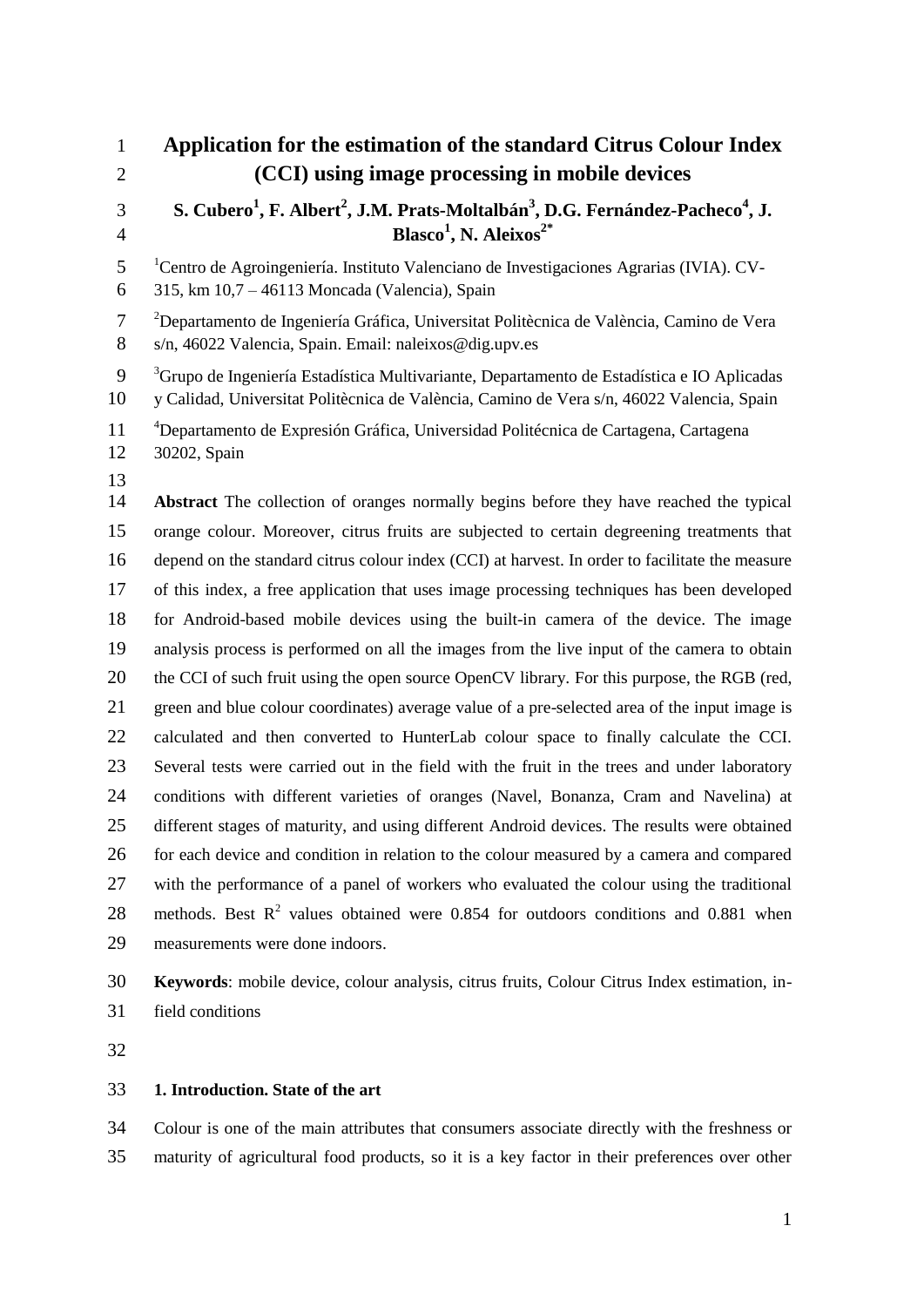products (Campbell et al., 2004). A practical application where the inspection of the colour is also needed is the marketing of citrus fruits. Fruits are harvested manually, loaded in boxes and transported to packing houses, where they are sorted in batches. In the early season, when the citrus fruit is received in the packinghouse, this sorting focuses on classifying by colour because it normally needs a degreening treatment using ethylene, whose duration depends on the colour they present at harvest (Porat, 2008). The standard parameter used to determine the colour of citrus fruits is the citrus colour index (CCI), being used in the citrus industry to determine the harvesting date and to decide which fruit should undergo a degreening treatment and the type of the treatment (Jimenez-Cuesta et al., 1981).

 The common way to determine the CCI in the industry is by using colorimeters, which are specific electronic devices for colour measurement that express colours as numerical coordinates. However, although colorimeters give accurate colour measures and are small handy devices, they are expensive and only provide information of a very small area of the fruit surface (Gardner, 2007), which may not be representative of the colour information of the whole fruit surface, especially when the fruit has not a uniform colour. In this sense, calibrated colour cameras can achieve similar results to colorimeters (Vidal et al., 2013). Another extended way to estimate the CCI is the set of cards simulating the colour and texture of the fruit at different stages of maturity developed by the Centro de Tecnología Postcosecha of the Instituto Valenciano de Investigaciones Agrarias (IVIA) and provided by the Consellería de Agricultura Pesca y Alimentación of the Generalitat Valenciana for oranges (Fig. 1) and mandarins, which allows a visual comparison of the citrus surface to the printed colour inside a circular window and so estimate the CCI of such fruit that is printed 58 on each colour card (DOGV, 2006).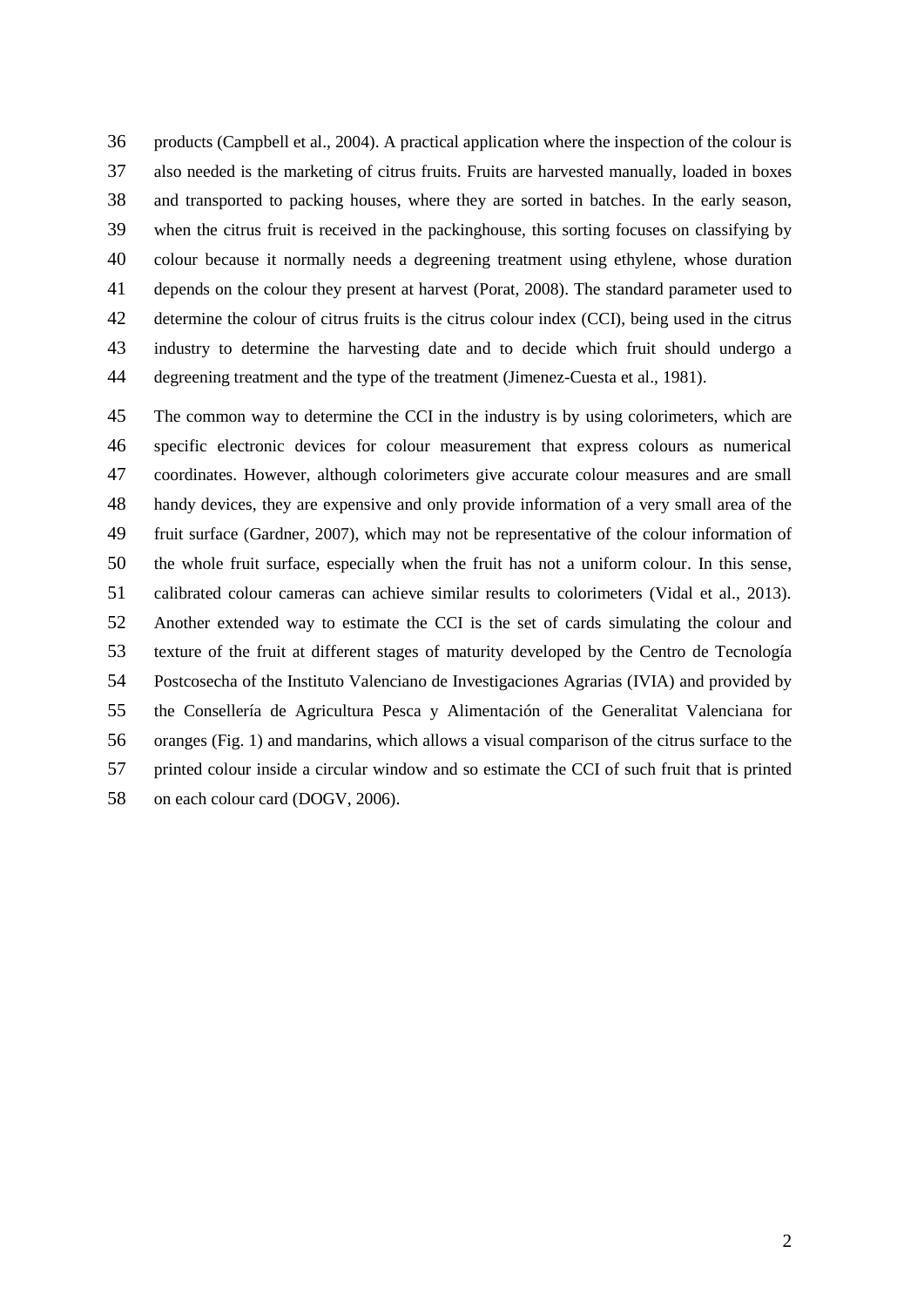



**Figure 1**. Set of coloured texture cards used to estimate visually the CCI of oranges

 A way to automate this measurement is to acquire images of the fruit using digital cameras and then analysing the colour using image processing software. This method allows estimating the colour of a bigger region or even the entire fruit, being especially suitable in those cases where the surface has a heterogeneous colour since the colours of the pixels are determined individually (Cubero et al., 2011; Lorente et al., 2012). Automated estimation of colour using image processing presents several advantages regarding the visual inspection such as accuracy, objectivity and repeatability. However, one of the major drawbacks when measuring colour using images is that, normally, the colour is provided in red, green and blue colour coordinates (RGB) since this is the native colour space for most image acquisition devices. However, this colour space is device-dependent, and it is not a perceptual colour model. On the contrary, other colour models like CIELAB or HunterLab are defined in such a way that the distances among colours in the colour space are related with the differences in the human perception regardless of the position of the colours, so they are very well suited for colour comparison and appropriate for measuring or representing the colour of fruits (Mendoza et al., 2006; Arzate-Vázquez et al., 2011; Lang and Hübert, 2012).

 In most cases, it is necessary to obtain comparable measurements of the colour by using colour indices, which combine the colour coordinates in one single ratio easier to be understood and handled by operators (Quevedo et al., 2013; Cavazza et al., 2013; Cárdenas-Pérez, et al., 2017). The CCI is estimated using a ratio whose definition is based on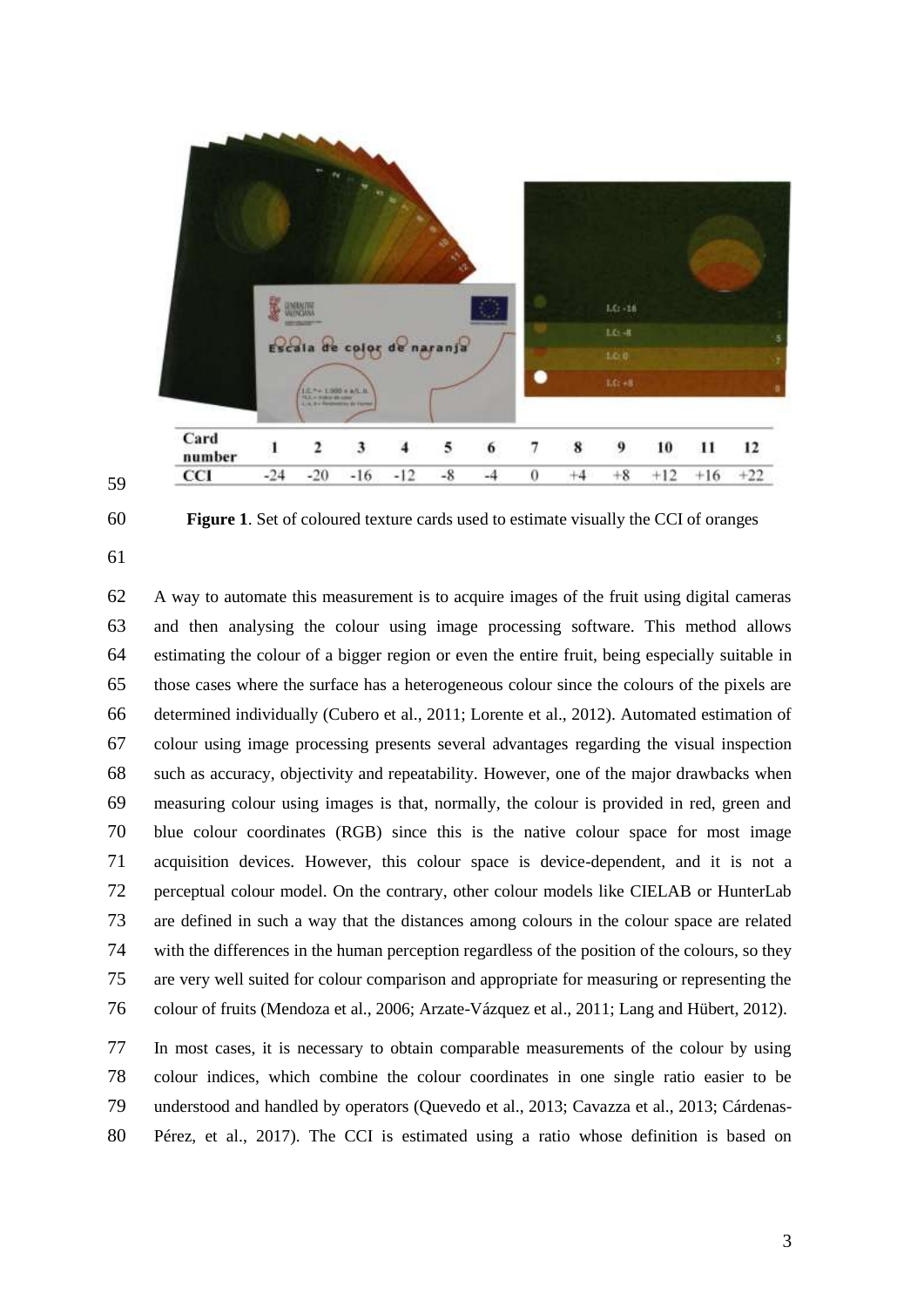HunterLab colour coordinates and the colour of application ranges from green to orange.

This index determines the need of degreening treatments and the commercial maturity stage,

two important issues, that differ and depend on the variety (Lado et al., 2014).

 However, a common vision system needs an external acquisition device (the camera) and the image processing software, that is normally implemented to be run on a computer, which prevents to obtain the data instantaneously or to be used in the field, and it is clearly less practical than the traditional portable texture set of cards or colorimeters. An alternative is the implementation of the computer vision system in a mobile device like a smartphone. Currently, a smartphone is a relatively inexpensive hand-held computer with very high processing capability. In addition, the integration of built-in high resolution sensors and cameras in these devices makes them practical solutions for many tasks in agriculture and farming. For example, research has been recently conducted on mobile devices to calculate solar radiation parameters (Molina-Martínez et al., 2011), real-time livestock monitoring (Hwang et al., 2013) or prediction of oil palm content (Pamornnak et al., 2015).

 The capability to acquire and process images allows these devices to be used to obtain objective and accurate information on the tasks that have traditionally been based on the experience of trained workers. For instance, Intaravanne et al. (2012) used the built-in camera of a smartphone to capture images of bananas and estimate their ripeness depending on the measurement of the colour. In the work developed by Gómez-Robledo et al. (2013), it is presented an application to evaluate the soil colour implementing a Munsell soil-colour model. This application used the built-in camera inside a controlled lighting chamber to capture and store the images that are later processed. Gong et al. (2013) presented an android-based application with the aim of predicting the yield of citrus orchards by first acquiring and storing the images and later processing them. The colour information captured by mobile devices was used to study the structure of coffee branches and determine the number of fruits by Ramos et al., (2017) and Avendano et al., (2017).

 A summary of the works that use smartphone-based sensors in agriculture is presented by Pongnumkul et al. (2015). In this review they report that works that use the built-in smartphone cameras take pictures or videos which are later sent and stored as a whole on servers or on the cloud for future reference or further inspection sending back the results to the mobile-phone, or take pictures or videos to be image-processed further in the very device. They also state that it is necessary to endow these applications with highly intuitive interfaces, concluding that many applications still do not concern this aspect.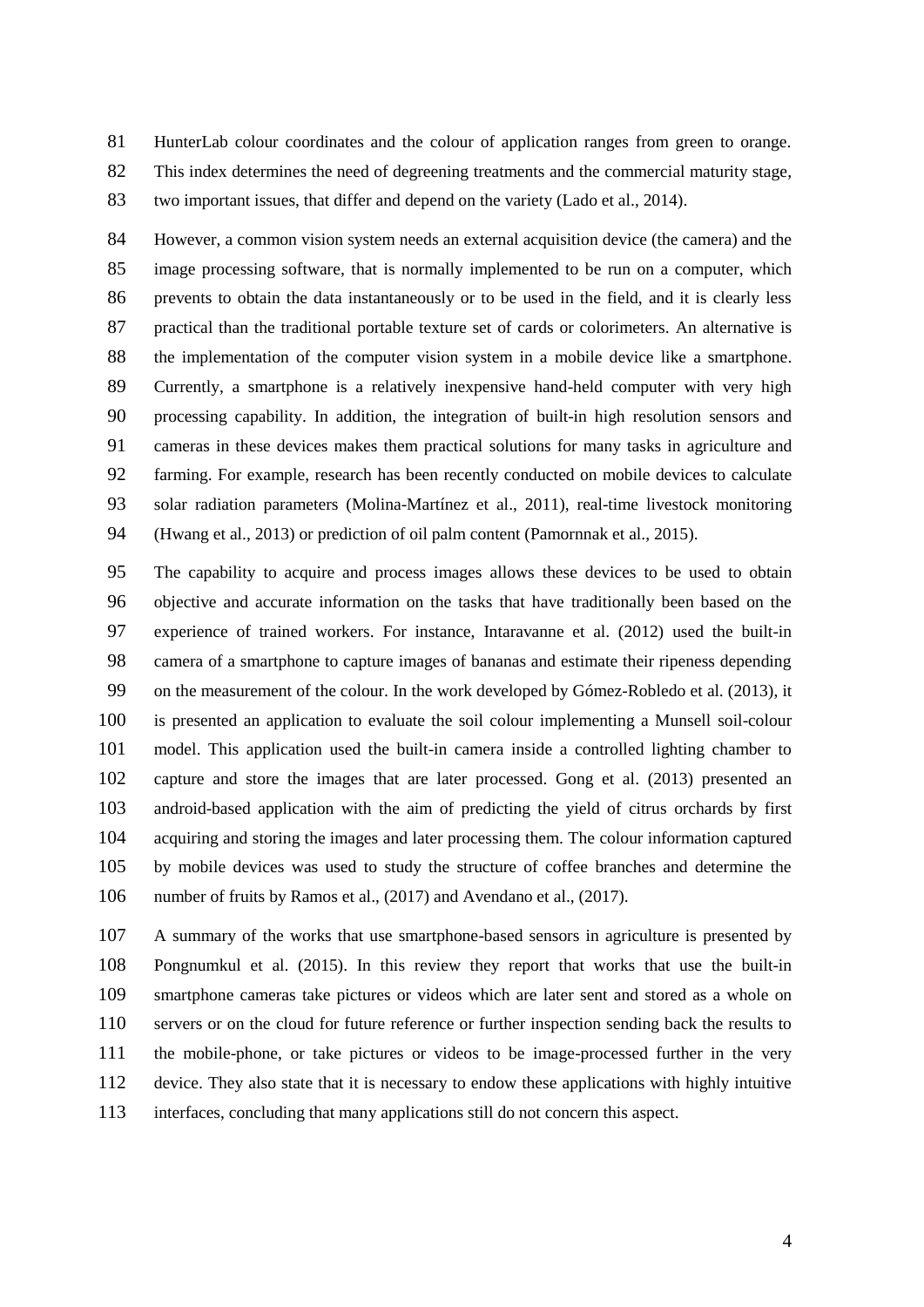As we can see from the works mentioned above, the user needs to capture and to store the images first, and then has to start the app developed to analyse them (in the smartphone or in an external server), since the apps do not work with the live input of the camera, that is, do not work on-line. The approach presented in here offers a simple and intuitive user interface and provides a portable, handy and economical innovation for the estimation of the CCI, working as a real on-line vision system, providing real-time results and allowing the user avoiding the management of the stored images since the analysis has been performed on the 121 live camera input.

 It has been tested using different configurations of the camera and under different environmental conditions, especially outdoors where the image processing is always more complex due the changing lighting conditions (Sabzi et al., 2017; Sengupta and Lee, 2014). 125 The results were obtained for each device and condition in relation to the colour measured by a calibrated image acquisition system and compared with the performance of a panel of workers who evaluated the colour using the traditional methods, in order to determine whether this kind of devices can be potentially accurately used when working both in a packinghouse or outdoors under natural conditions, thus being a helpful tool to the grower for crop and commercialisation management.

#### **2. Materials and Methods**

 The algorithms of colour estimation have been implemented for Android mobile devices using the open-source BSD-licensed library OpenCV (https://en.wikipedia.org/wiki/BSD\_licenses), the open software development kit (SDK) for Android (http://developer.android.com/sdk/terms.html), and the programming environment Eclipse (http://www.eclipse.org/org/documents/epl-v10.php) using Java language. Android is the most widespread operating system for mobile devices (Puder and Antebi, 2013) and permits to use and program open-code using a free license. Two sets of devices were used, the first one (Table 1) was composed of four devices (2 phones and 2 tablets) that were used to carry out the preliminary tests of the app during the development in the season 2014/15, and the second set was composed of seven smartphones with different hardware characteristics (Table 2) and was used to for the final test and validation of the app in real operating conditions during the next season (2015/16).

**Table 1**. Devices used to develop and calibrate the app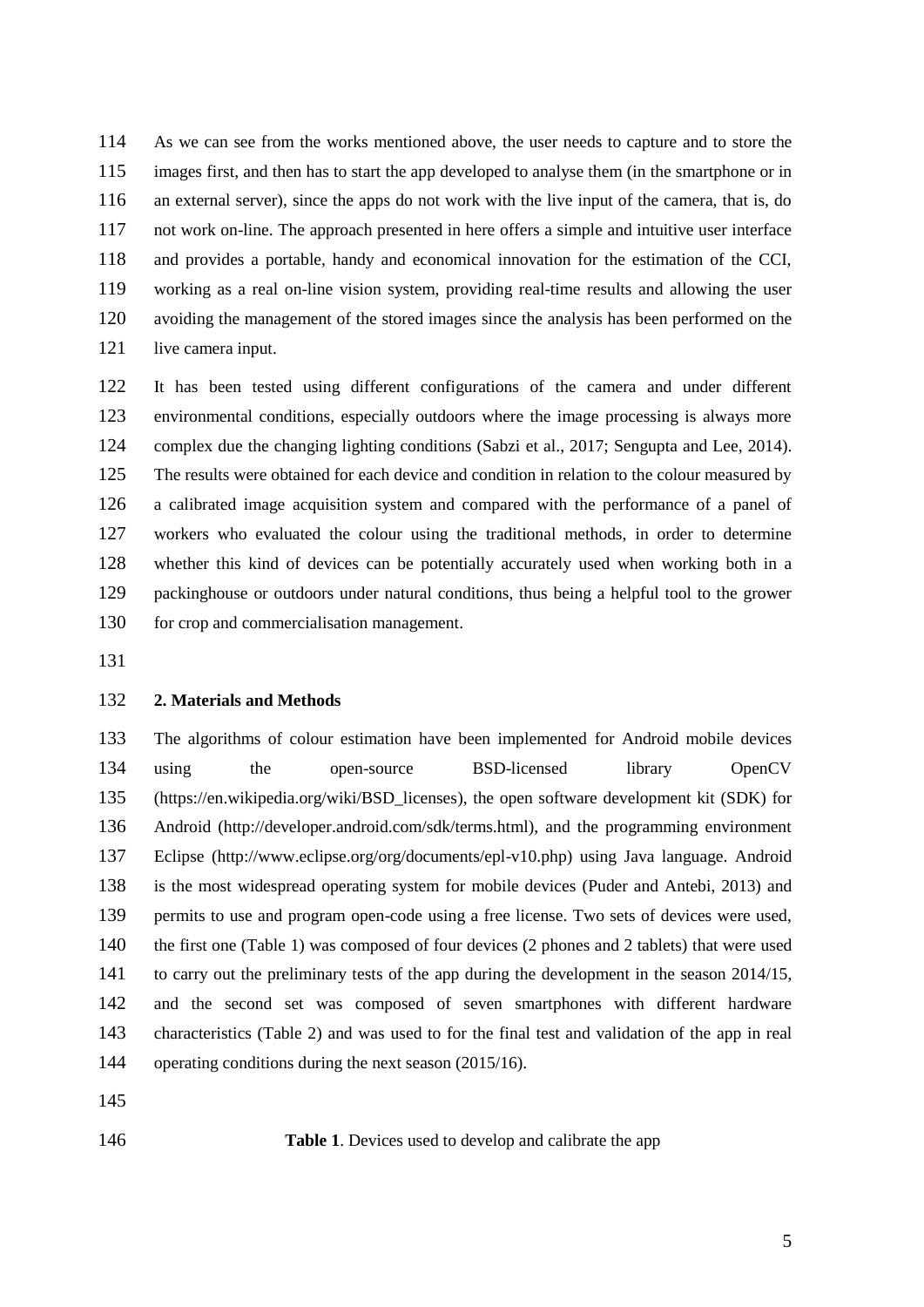| Device type               | <b>Tablet</b><br><b>Tablet</b>                    |                         | <b>Smartphone</b>                                                     | <b>Smartphone</b>                                  |
|---------------------------|---------------------------------------------------|-------------------------|-----------------------------------------------------------------------|----------------------------------------------------|
| Model                     | Samsung<br>Tab 2 (GT-P5110)                       | Ampe<br>A78 Dual Core   | Samsung<br>S III (GT-19300)                                           | Samsung<br>S III Mini<br>$(GT-I8190)$              |
| <b>Android version</b>    | 4.0.3                                             | 4.2.2                   | 4.1.2                                                                 | 4.1.2                                              |
| <b>Display</b>            | 10.1"                                             | 7"                      | 4.8"                                                                  | 4"                                                 |
| <b>Resolution display</b> | $1280 \times 800$                                 | $1024 \times 600$       | 720 x 1280                                                            | 480 x 800                                          |
| <b>Built-in camera</b>    | 3 MP                                              | 2 MP                    | <b>CMOS 8 MP</b>                                                      | CMOS 5 MP                                          |
| $\mathbf{CPI}^*$          | <b>ARM Cortex-A</b><br>$(2 \times 1 \text{ Ghz})$ | RK3066<br>(2 x 1.6 Ghz) | <b>ARM Cortex-A9</b><br><b>MPcore</b><br>$(4 \times 1.4 \text{ Ghz})$ | <b>ARM Cortex-A9</b><br>$(2 \times 1 \text{ Ghz})$ |
| $GPI**$                   | PowerVR SGX540                                    | ARM Mali-400 MP         | ARM Mali-400                                                          | ARM Mali-400                                       |

147 *\*Central Processing Unit*

148 *\*\*Graphics Processing Unit*

#### 149

## 150 **Table 2**. Smartphones used to validate the app

| <b>Device</b><br>number      | 1                                                              | $\mathbf{2}$                                            | 3                                      | 4                                                              | 5                                                                 | 6                                      | 7                                  |
|------------------------------|----------------------------------------------------------------|---------------------------------------------------------|----------------------------------------|----------------------------------------------------------------|-------------------------------------------------------------------|----------------------------------------|------------------------------------|
| <b>Model</b>                 | <b>BQ</b> Aquaris<br>M5                                        | Cubot S200                                              | LG Optimus<br>L4<br>(Tri E470)         | LG Nexus 5                                                     | Samsung S3                                                        | Samsung S3<br>Mini<br>$(GT-I8190)$     | Sony Xperia<br>P                   |
| Android<br>version           | 5.1.1                                                          | 4.2.2                                                   | 4.1.2                                  | 6.0.1                                                          | 4.3                                                               | 4.1.2                                  | 4.1.2                              |
| <b>Display</b>               | 5"                                                             | 5"                                                      | 3,8"                                   | 5"                                                             | 4.8"                                                              | 4"                                     | 4"                                 |
| <b>Resolution</b><br>display | 1080x1920                                                      | 720 x 1280                                              | 320 x 480                              | 1080x1920                                                      | 720 x 1280                                                        | 480 x 800                              | 540 x 960                          |
| <b>Built-in</b><br>camera    | CMOS <sub>13</sub><br>MP                                       | <b>CMOS 12.78</b><br><b>MP</b>                          | <b>CMOS 3.15</b><br>MP                 | CMOS 8 MP                                                      | CMOS 8 MP                                                         | CMOS 5 MP                              | CMOS 8 MP                          |
| $CPU*$                       | Snapdragon<br>615 Octa<br>Core<br>$(8 \times 1.5 \text{ Ghz})$ | <b>ARM</b><br>Cortex-A7<br>$(4 \times 1.3 \text{ Ghz})$ | <b>ARM</b><br>Cortex-A9<br>(1 x 1 Ghz) | Snapdragon<br>800 Ouad<br>Core<br>$(4 \times 2.3 \text{ Ghz})$ | <b>ARM</b><br>Cortex-A9<br>Mpcore<br>$(4 \times 1.4 \text{ Ghz})$ | <b>ARM</b><br>Cortex-A9<br>(2 x 1 Ghz) | ARM<br>Cortex-A9<br>(2 x 1 Ghz)    |
| $GPU**$                      | Adreno 405<br>550 MHz                                          | <b>ARM Mali-</b><br>400<br>500 MHz                      | PowerVR<br>SGX531                      | Adreno 330<br>550 MHz                                          | <b>ARM Mali-</b><br>400<br>500 MHz                                | <b>ARM Mali-</b><br>400<br>500 MHz     | <b>ARM Mali-</b><br>400<br>500 MHz |

151 *\*Central Processing Unit* 152 *\*\*Graphics Processing Unit*

153

## 154 **3. Description of the application**

 The interface is developed to facilitate the operation of colour measurement by the grower. When the application runs, the device display is configured in landscape mode with two well-differentiated zones: the left part being to capture the images and display the results; and the right area of the screen to configure the app (Fig. 2). To facilitate the colour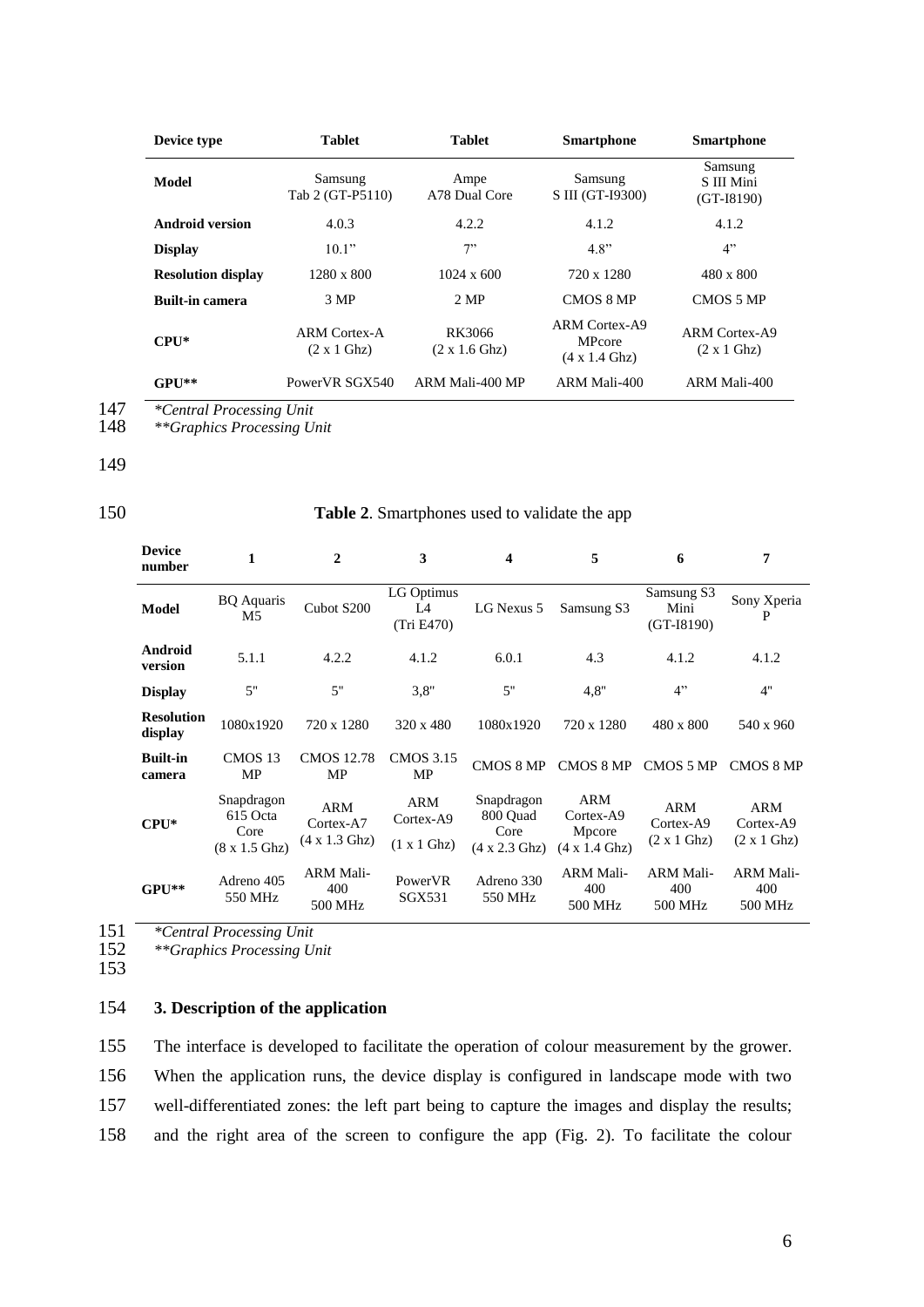measurement in all conditions, the app can operate in two modes, by comparison with a colour reference card or of colour estimation by real-time image processing.

 The first method contains the preview of the standard coloured texture cards (Fig. 1) for visual comparison with the sample. Two sets of cards can be selected for oranges and mandarins. When it is active, the texture card corresponding to the selected texture preview is superimposed to the image zone and the obtained CCI is given by the indicative value of the card (Fig. 2b). This method simply substitutes the current physical colour cards by virtual cards thus facilitating the opportunity of taking measurements with the advantage of recording the results. However, as the number of cards is limited, the method presents limitations and the colour of the sample must be approached to the most similar card, which has a lack of accuracy. Alternatively, in the second method, the app estimates the colour of the sample in real-time presenting the measurement of the colour using the CCI and also different colour coordinates (if selected).



## **Figure 2**. Interface of the application: (**a**) Information from image analysis is available; and (**b**) Set of coloured textures active for alternative visual comparison

 The camera is the key device feature in this application but, depending on the model, the characteristics of the optics, the sensor, and their configuration and performance can vary. An important feature to properly measure the colour is the white balance (WB) that is the process of removing unrealistic colour casts, so that objects which appear white to the human eye are rendered white in the photo. Proper camera WB has to take into account the colour temperature of the light source. By default, the auto mode for the WB is set. However, depending of the illumination of the scene it is possible to choose other particular WB modes to obtain accurate CCI measurements. In addition, the lantern can be turned on to capture the images if necessary. Other settings allow setting the size of the measuring spot or the estimated colour information of the fruit in real-time that will be displayed in the screen while capturing the images.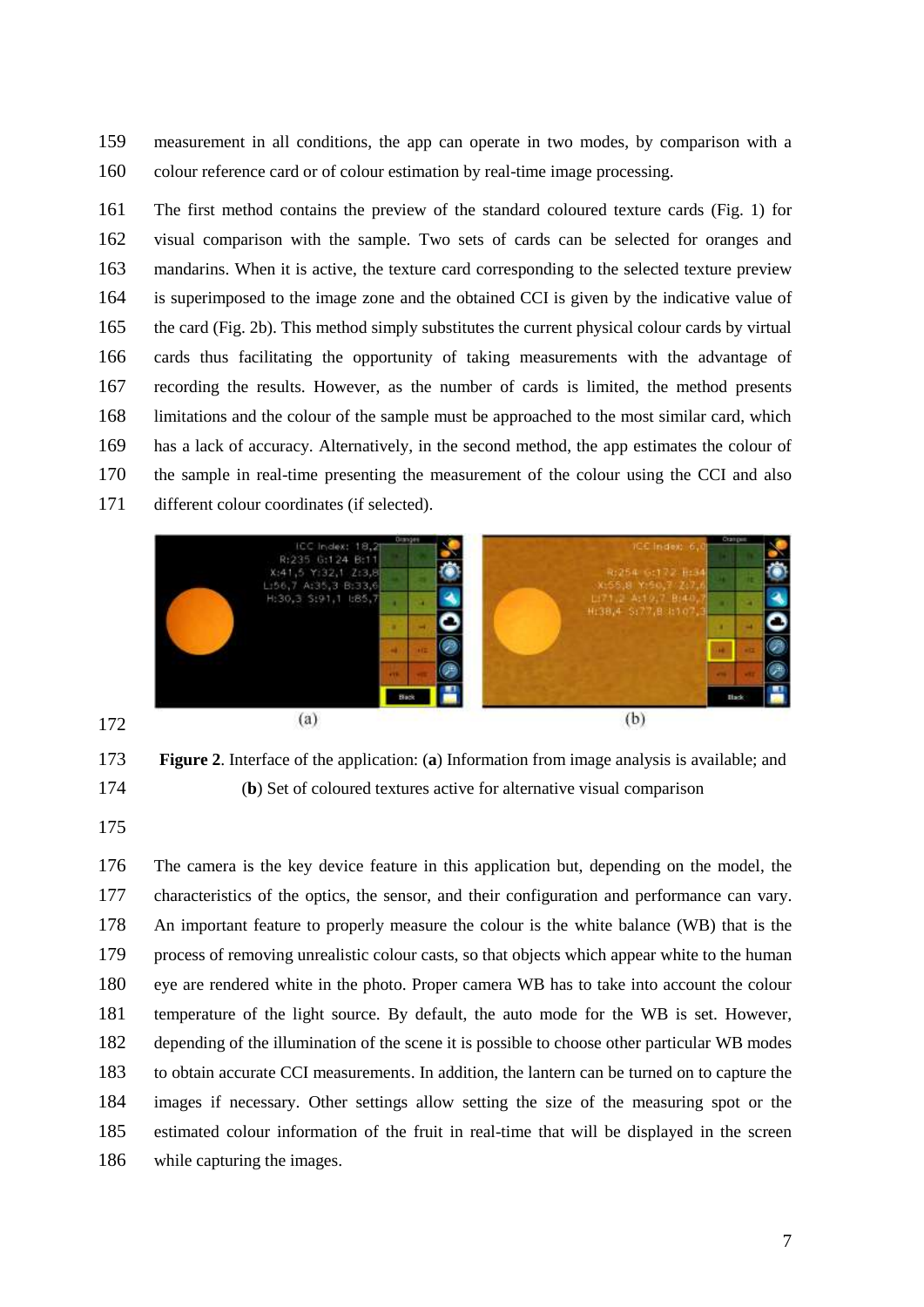The application shows a circular mask area as region of interest (ROI) in which the colour data is measured and is located close to the built-in camera position at most devices. Thus, in the case the lantern is activated, the captured scene is properly illuminated. The circular ROI can be enlarged or reduced as desired to obtain accurate measurements depending on the distance to the sample or if the application is used in the field or indoors. If illumination is good, a bigger area can be measured.

 Once the application is running, the camera shows the live image inside the ROI, and presents the colour information from the sample in real-time. The process to obtain the CCI in real-time begins with the calculation of the average RGB value from all the pixels of the ROI. Then, this value is converted to XYZ colour coordinates using equations described by Mendoza et al. (2006), and finally XYZ are converted into Hunter Lab values using the equations corresponding to the illuminant D65 and observer 10º described in HunterLab (1996). Once this conversion is performed, the CCI is calculated using equation (1), where *L*, *a*, *b* are the coordinates of the Hunter Lab colour space:

$$
|CCI| = \frac{1000 \times a}{L \times b}
$$
 (1)

201 The CCI could probably be more accurately calculated by averaging the CCI value of each individual pixel but the conversion process for each pixel is time consuming for a real-time process and the results were proved virtually to be the same by Cubero et al. (2014) and Vidal et al. (2013). Apart from the colour index, colour information of the ROI in different colour spaces is also given if they are selected from the preferences menu. The colour spaces provided are RGB, XYZ, CIELAB and HIS (hue, intensity and saturation coordinates). In addition, the information about CCI and other colour spaces can be saved along with the image of the fruit and a screenshot of the device showing all data and configuration. Figure 3 shows the flowchart of the vision-based algorithm of the application developed.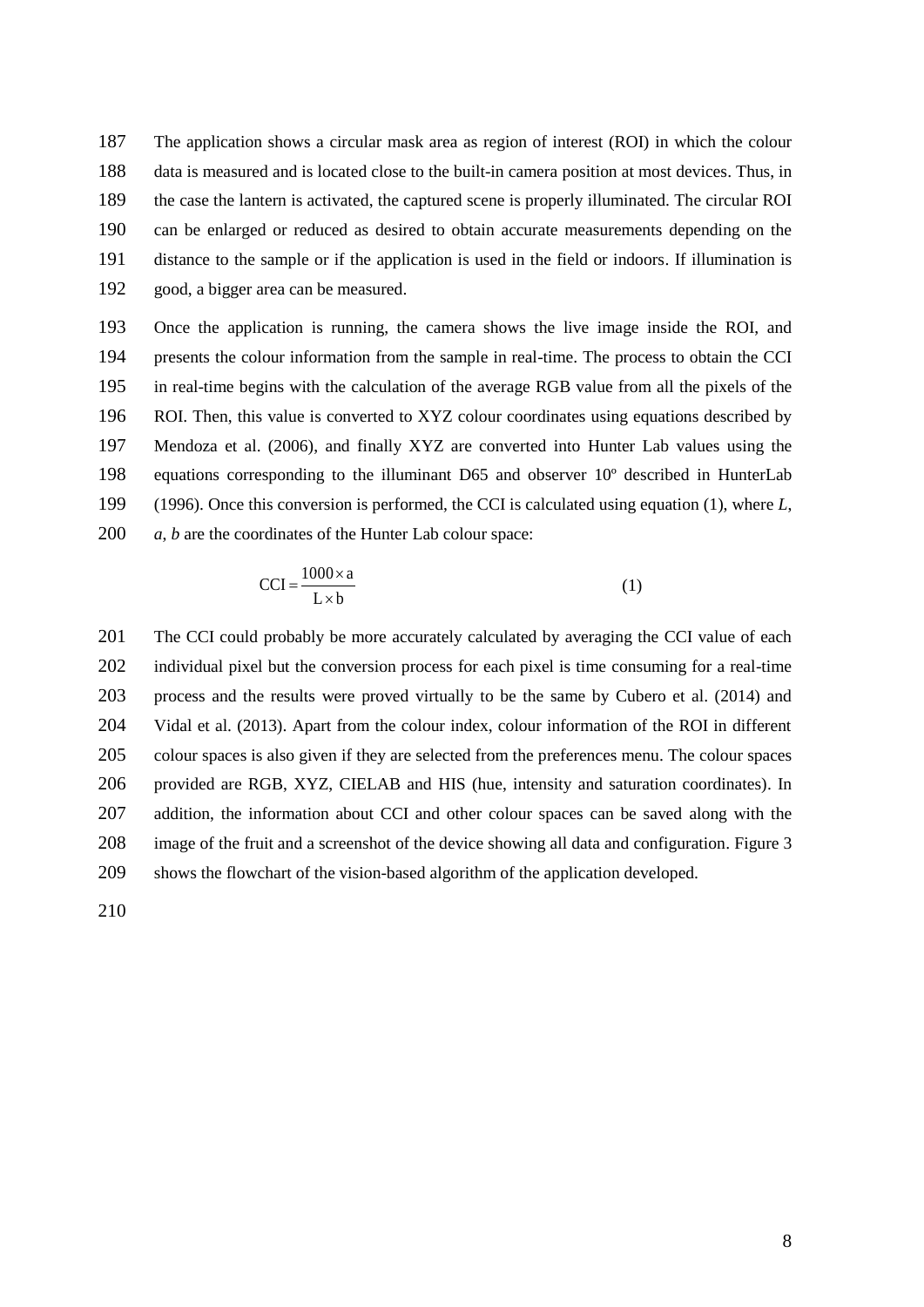

**Figure 3**. Flowchart of the vision-based algorithm of the mobile application developed

## **4. Development and calibration**

- 4.1 Fruit used in the experiments
- A total of 55 oranges of different varieties (Navel, Bonanza, Cram and Navelina) at different
- stages of maturity were used for the tests. Fruits were chosen between November 2014 and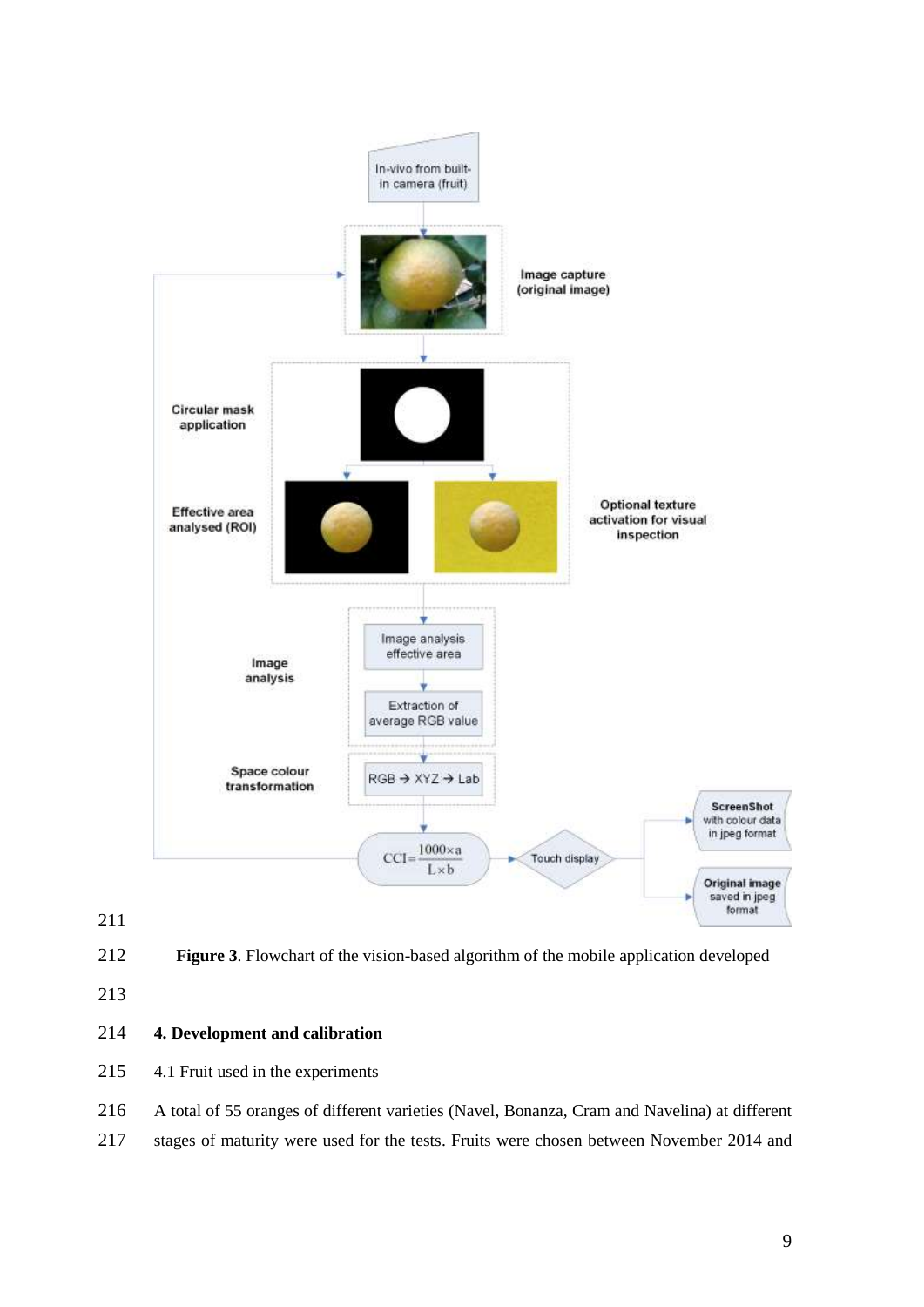March 2015 from experimental parcels at IVIA. The colour of the selected fruits ranged from uniform dark green to uniform orange including yellowish green to greenish orange to cover 220 most of the possibilities that can be found in the field. All measurements were carried out in different sunny days between 11:00 AM and 01:00 PM. Each fruit was labelled and the 222 colour was measured with the four mobile devices under both field conditions (in the tree before harvest) and indoor conditions (collected fruits).

 To obtain the reference colour of each fruit, all oranges were photographed using a digital single lens reflex (DLSR) camera (EOS 550D, Canon Inc, Japan) used to acquire high quality images with a size of 3456 x 2304 pixels and a resolution of 0.03 mm/pixel. This reference images were taken by placing each sample inside an inspection chamber 229 containing the camera and the lighting system. The camera was placed at a distance of 20 cm from the samples. Illumination was achieved using four lamps that contained two fluorescent tubes each (Biolux L18W/965, 6500 K, Osram AG, Germany). The angle between the axis of the lens and the sources of illumination was of approximately 45º since the diffuse reflection responsible for the colour occurs at 45º from the incident light. However, the samples have a curved shape that can still produce bright spots affecting the colour measurements. In order to minimise the impact of these specular reflections, cross polarisation was used by placing polarising filters in front of the lamps and in the camera lenses. The fluorescent tubes were powered using high frequency electronic ballast to avoid the flickering effect of the alternate current and produce a more stable light. The application EOS utility (Canon Inc, Japan) was used to capture the images of each fruit. This software allows tuning all the camera parameters like the ISO, shutter speed or resolution as well as capturing the images without handling the camera. A colour calibration was performed to the images obtained with this camera using a standardised colour chart (ColorChecker SG Chart, X-Rite Inc, USA). The colours of the patches in the colour chart were correlated with those 244 provided by the maker achieving a determination coefficient  $R^2$  higher than 99.9 %.

 In addition, a semi-trained panel composed of nine experts measured later the colour of the fruits visually using the standard colour cards. Figure 4 shows representative samples of the colour of the fruit used in all the experiments.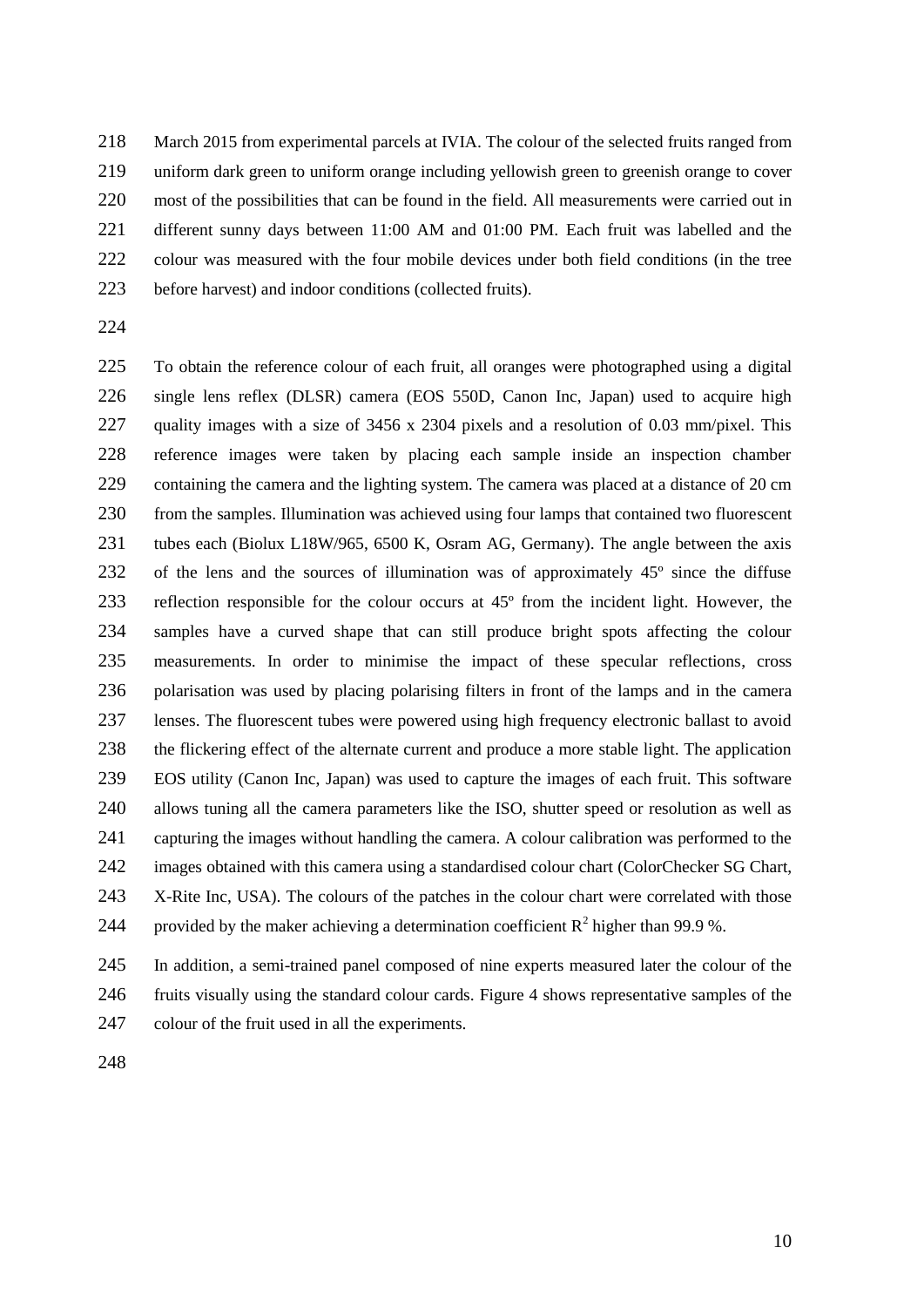

|  | ٦<br>۰. |
|--|---------|

Figure 4. Representative samples of the colour of the fruit used for the experiments

4.2 Description of the tests

In order to achieve the previous stated objectives, several tests were carried out:

 1. The CCI of each fruit was measured using all four mobile devices in the field, with the fruits in the trees before harvesting (Fig. 5a). This is important to know the performance of the application when working in field conditions to be used as a tool to aid in the decision of the harvesting moment. The CCI was estimated using different WB modes such as auto, cloudy, fluorescent, and with the flash activated.

- 2. Later, each fruit was harvested and labelled and its CCI was measured in the laboratory with all four mobile devices under controlled illumination using the same WB options 260 than in the field (Fig. 5b).
- 3. The colour of all fruits was later measured using the reference DLSR camera. Four measurements were acquired; two in the equatorial part, one near the stem-end and another near the blossom-end. The RGB colour coordinates of the fruit were converted to Hunter Lab values following the same algorithm developed for the app.
- 4. Finally, the CCI of each fruit was estimated by the semi-trained panel of nine workers (inspectors) who annotated their judgement using the traditional current standard texture colour cards.
- 
-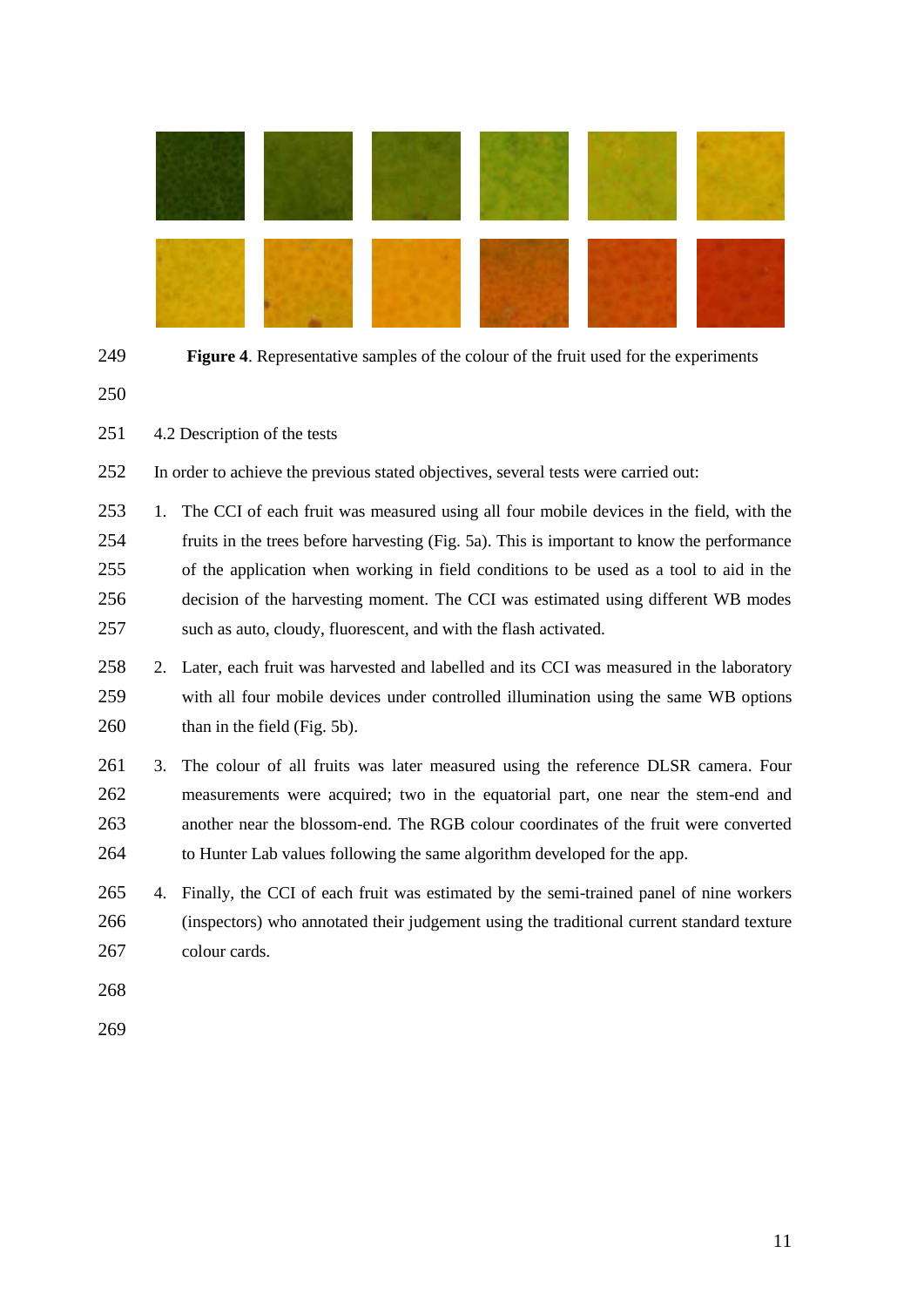

## 

 **Figure 5**. Different test conditions: (**a**) under field conditions; and (**b**) under controlled illumination conditions

 Then, for each fruit, the CCI was measured with the mobile devices under field conditions and under laboratory conditions with three different white balance modes, using the DLSR camera and by the semi-trained panel. The CCI values calculated by using the mobile devices in different conditions were compared to those obtained using the reference and the panel. The statistical analysis of data was performed through multiple regression models (Montgomery, 2005) using Statgraphics Centurion (StatPoint Technologies, USA) statistical software. Results achieved during development were used to improve the application and 282 perform the validations tests.

## **5. Validation**

 Both, the images captured during development and the results obtained allowed incorporating a number of improvements to make the app more robust and the colour measurement more accurate under different conditions. To validate the app, the tests performed for development were repeated in the field and laboratory in the next season between November 2015 and March 2016 to cover all colour range during the natural maturation process of the fruit. The experiments were the same than those performed for the calibration but using all devices listed in the Table 3. The colour of 230 different oranges was measured with each device in the same trees in the field in different days between 11:00 AM and 01:00 PM under sunny conditions, and indoor simulating the illumination of a packinghouse. In the test performed to calibrate the app, all the images were captured using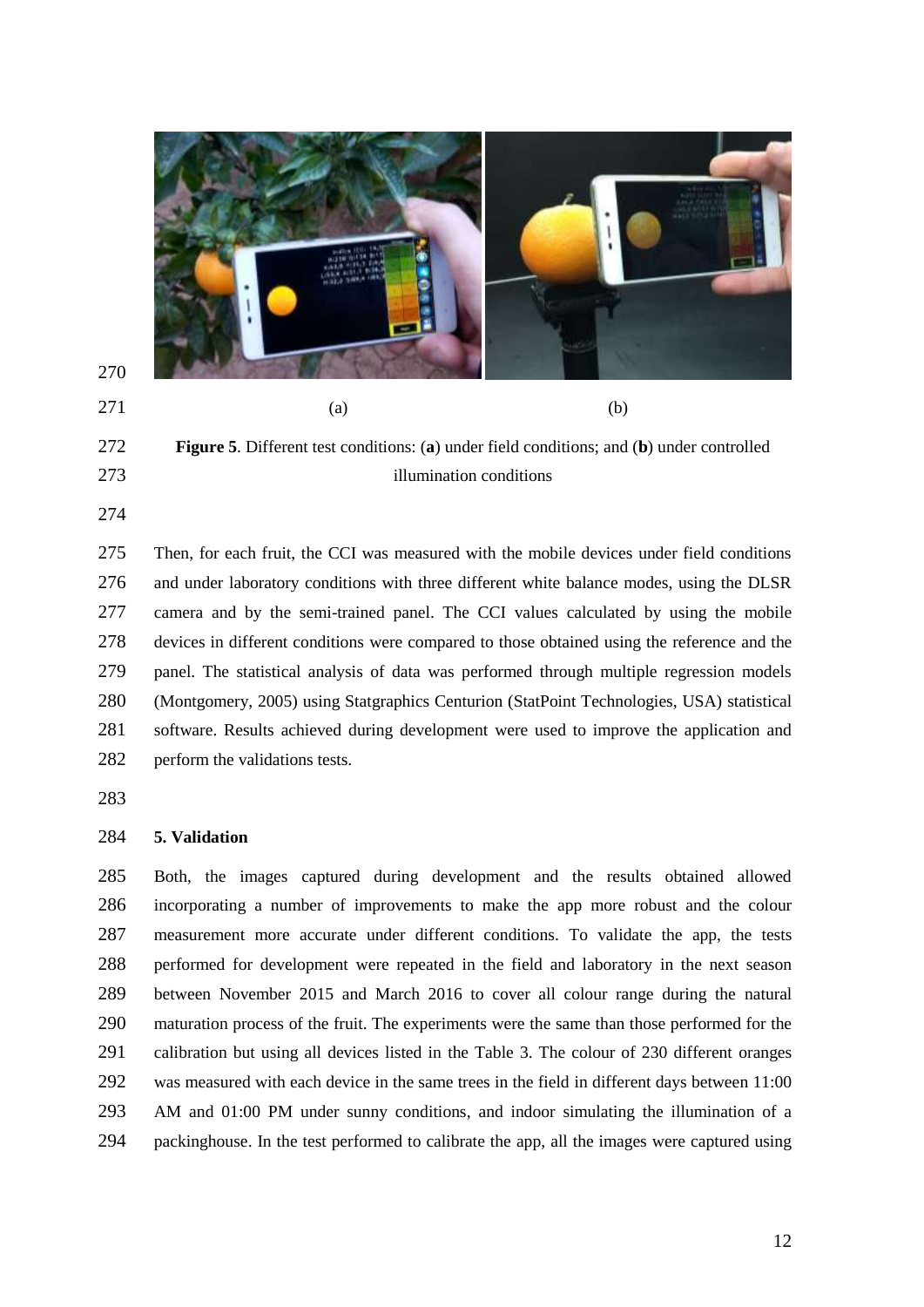automatic WB, but to validate the application, the images were captured using different WB modes like AUTO, CLOUDY, FLUORESCENT, and with the FLASH activated. Figure 6 shows the trees selected from the experimental parcels at the IVIA (top image) and the relative position of the fruits in the trees with the position and orientation of each tree regarding the location of the sun (bottom image) in order to cover different conditions regarding the sun location.



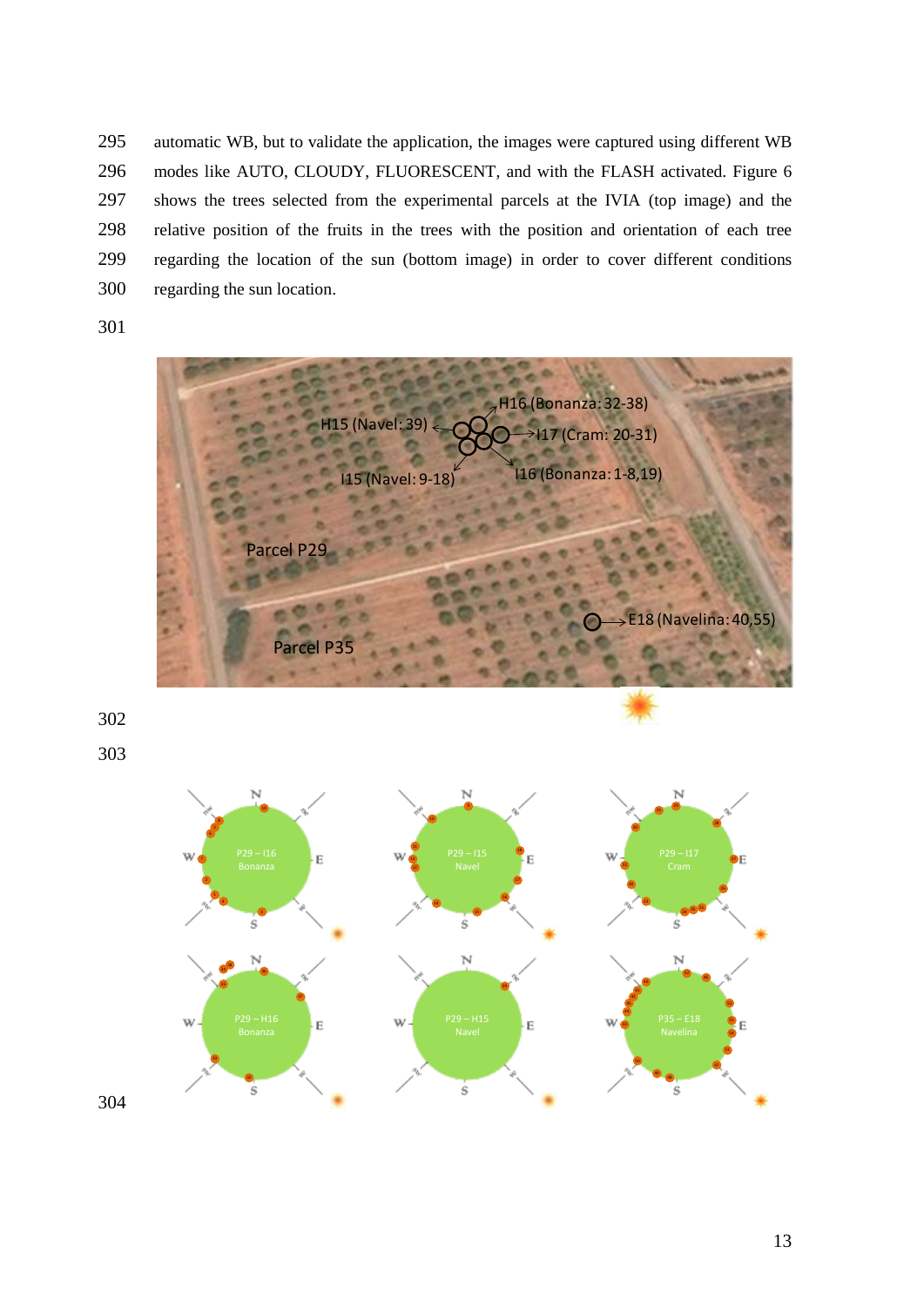**Figure 6**. Top image: trees surveyed at the experimental parcels at the IVIA including the position of the sun; and bottom image: location and relative orientation of the fruits in the trees

### **6. Results and discussion**

6.1 Performance under different conditions with all the devices

 One way for assessing the reliability of the method proposed when working with different cameras and under different conditions is to compare the value of the coefficient of 313 determination  $R^2$  of the Multiple Regression models between each of the tested built-in cameras (smartphones) and the reference DLSR camera. This coefficient provides the ratio between the models explained variability and the total variability of the data, *i.e.* the proportion (percentage) of the CCI values that can be predicted by the model. This is achieved by computing different regression models, using the CCI values of the reference camera as dependent variables, and the CCI values of the different smartphones as independent variables. In all cases, linear and non-linear terms (up to fourth polynomial) were included in the models, using one or the other depending on the statistical significance (for a Type I risk of 0.05) of the coefficients, in a backward elimination sequential 322 procedure. The  $R^2$  values for the different devices analysed are presented in Table 3, for each device and WB mode tested, and for each of the two conditions (outdoors and indoors). The results achieved by the FLORESCENT WB mode are not presented because in all cases the results achieved were poor. In order to assess for statistical significant differences between devices, environmental conditions and white balance modes, analysis of variance (ANOVA) 327 was carried out on these  $R^2$  values. Table 4 shows the results of the corresponding analysis.

**Table 3**.  $R^2$  values achieved for the different built-in cameras analysed under outdoors and indoors conditions

|                |             | <b>Outdoors</b> |               |             | <b>Indoors</b> |               |
|----------------|-------------|-----------------|---------------|-------------|----------------|---------------|
| <b>Device</b>  | <b>AUTO</b> | <b>FLASH</b>    | <b>CLOUDY</b> | <b>AUTO</b> | <b>FLASH</b>   | <b>CLOUDY</b> |
|                | 0.796       | 0.854           | 0.739         | 0.813       | 0.831          | 0.791         |
| $\overline{2}$ | 0.715       | 0.737           | 0.585         | 0.876       | 0.842          | 0.728         |
| 3              | 0.684       | 0.703           | 0.721         | 0.881       | 0.838          | 0.872         |
| 4              | 0.725       | 0.795           | 0.679         | 0.818       | 0.834          | 0.844         |
| 5              | 0.737       | 0.798           | 0.232         | 0.830       | 0.820          | 0.401         |
| 6              | 0.708       | 0.766           | 0.278         | 0.774       | 0.753          | 0.484         |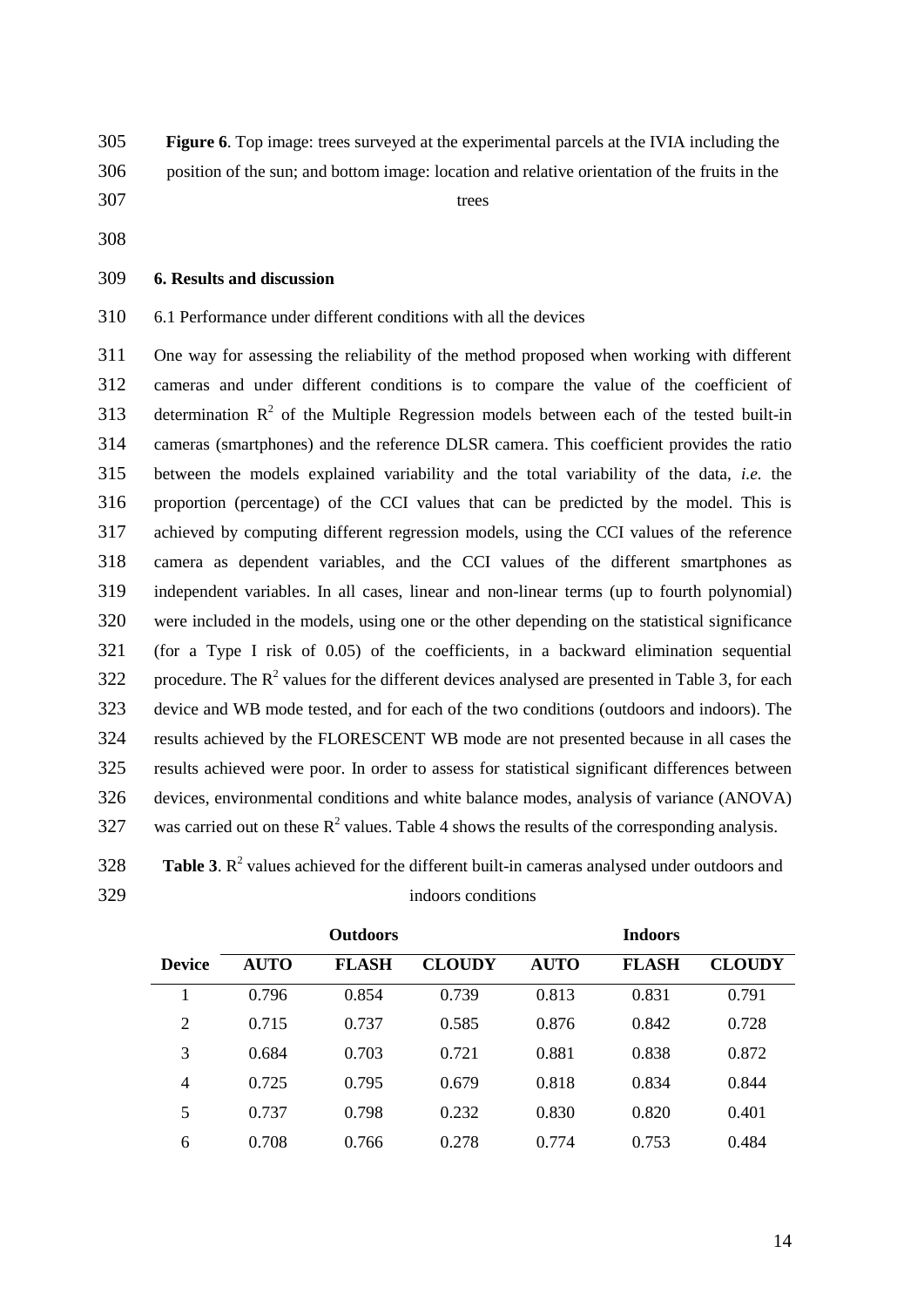|  | 7 0.723 | 0.698 | 0.697 | 0.806 | 0.743 | 0.715 |
|--|---------|-------|-------|-------|-------|-------|
|  |         |       |       |       |       |       |

330 331

**Table 4.** ANOVA of the  $R^2$  values achieved for the different built-in cameras analysed

| <b>Source</b>          | Sum of Squares Df* |                | <b>Mean Square</b> | F-ratio P-value |        |
|------------------------|--------------------|----------------|--------------------|-----------------|--------|
| Main effects           |                    |                |                    |                 |        |
| A: Device              | 1845.520           | 6              | 307.586            | 28.65           | 0.0000 |
| <b>B</b> : Environment | 880.551            | 1              | 880.551            | 82.01           | 0.0000 |
| $C: WB$ mode           | 2272.650           | 2              | 1136.330           | 105.83          | 0.0000 |
| <b>Interactions</b>    |                    |                |                    |                 |        |
| AB                     | 218.408            | 6              | 36.401             | 3.39            | 0.0341 |
| AC                     | 3001.250           | 12             | 250.105            | 23.29           | 0.0000 |
| BC                     | 131.895            | $\overline{2}$ | 65.947             | 6.14            | 0.0146 |
| Residuals              | 128.843            | - 12           | 10.737             |                 |        |
| Total (corrected)      | 8479.120           | 41             |                    |                 |        |

333 *\*Degrees of freedom*

334 From these results, the most relevant findings are that when the app is used indoors  $\mathbb{R}^2$  values are higher and it performs better than in the field, which is quite expected since the illumination conditions are more stable for the former condition. However, interaction effects appear between the device, the environments and the white balance mode, which means that they are interconnected, and that different conclusions can be drawn depending on, i.e., the environment where the pictures are obtained.

 Figures 7 and 8 show the different interaction plots, which are afterwards analysed to derive the most relevant achievements. From these figures, it can be seen (Fig. 7) that, although the 342 measurements taken under indoors environment present higher  $R^2$  values, these differences are reduced when working with the flash activated. Actually, within the outdoors conditions, it can be seen that mode FLASH presents statistically significant differences with mode AUTO, probably because this way, the colours are homogenised, the light directly coming from the sun is attenuated and the shadows are cleared. On the contrary, in the indoor conditions these differences cannot be stated. Finally, CLOUDY mode obtained poorer results, especially in the field, which can be explained by the existing sun conditions when the images were taken. It should be noted that CLOUDY mode was selected because, under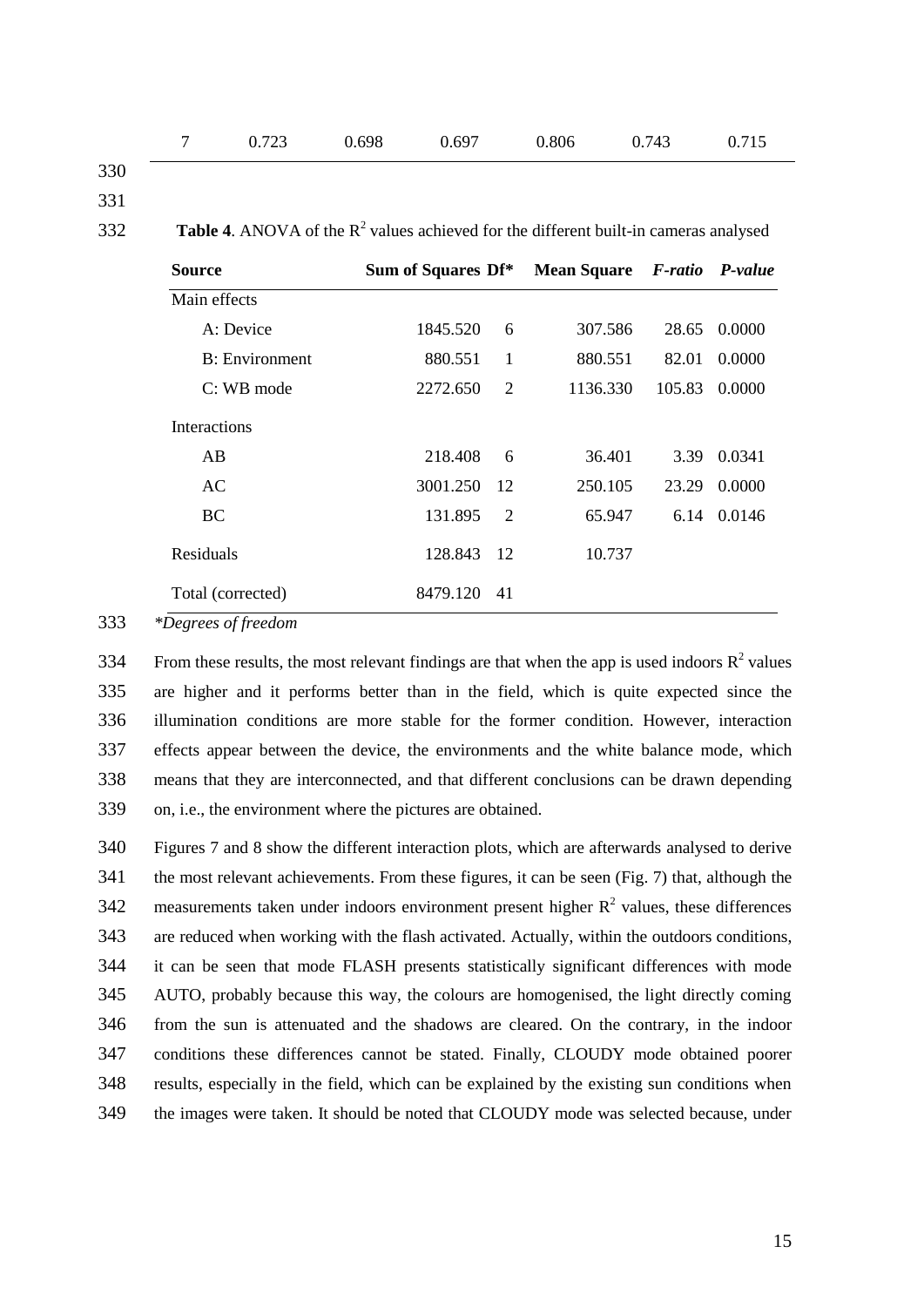indoor conditions, it seemed to be better visually matching the colors of oranges than with other modes, which in the light of the results obtained was clearly incorrect.

 Analysing each device independently, from Table 3, it can be seen that device 1 (BQ Aquaris M5) shows the best results when working in the field, especially when the flash is activated, equivalent to those obtained under well-controlled indoors conditions. When the fruit was inspected under conditions similar to those found in a commercial packinghouse, the results were better, performing best the device 3 (LG Optimus L4). However, no large differences were found among the first four devices. In this case, the best results were achieved using the auto WB, except in some cases so the recommendation is to set this mode on. Comparison between conditions and devices can be seen in the interaction plots shown in Figures 7 and 8.



**Figure 7**. Interaction plot for the WB mode and the two environmental conditions



**Figure 8**. Interaction plot for the Device and WB mode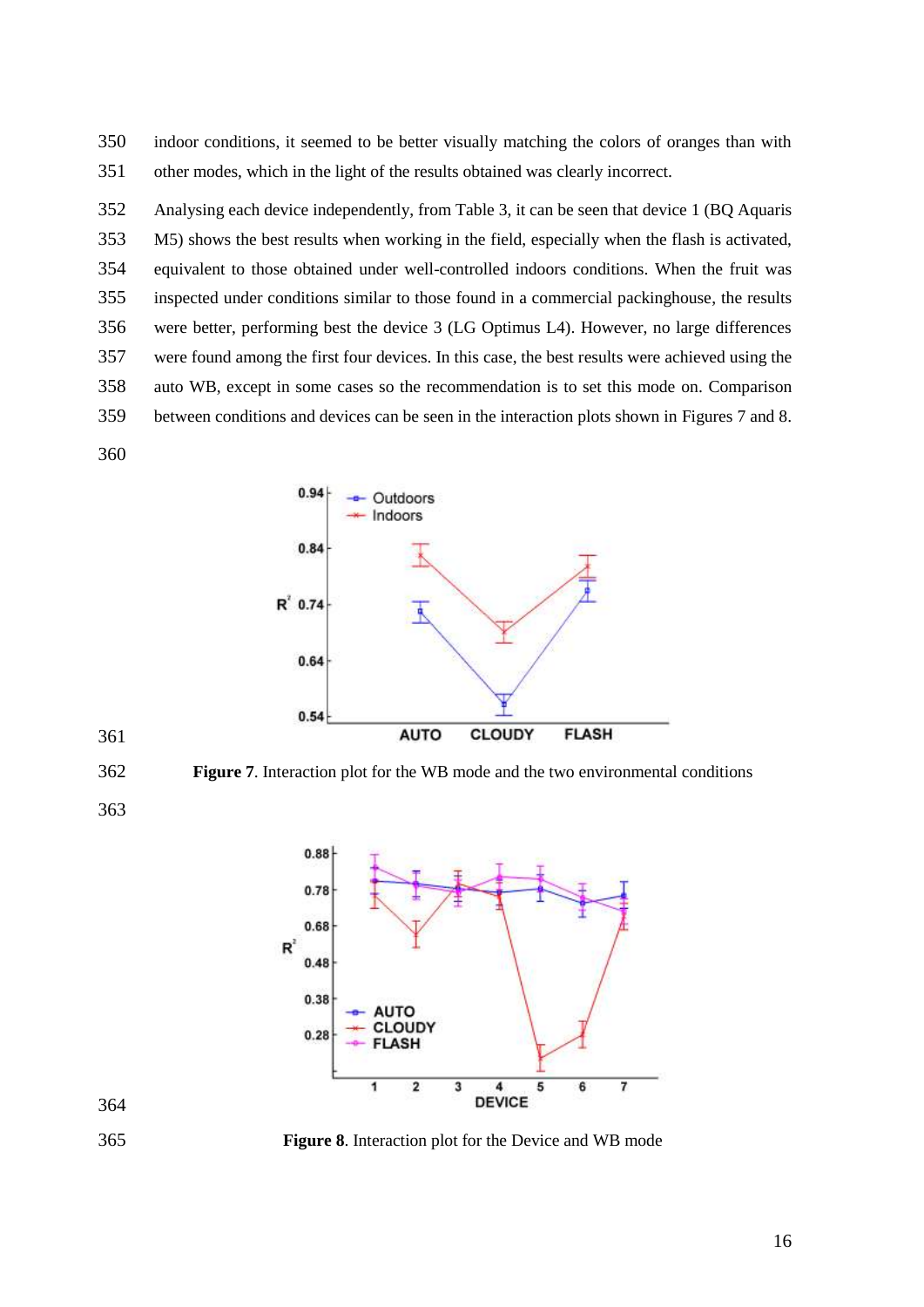Summarising, when the app is used in the field to estimate the colour of the oranges in the trees, device 1 shows the best performance. Actually, no statistical significant differences appear between the different modes used although for illustration purposes the mode with the flash activated is depicted in Figures 9 and 10, showing the relation between the values predicted with the device and the reference camera, both in the field (Fig. 9) and indoors (Fig. 10).



 **Figure 9.** Observed vs predicted CCI values for Device 1 and FLASH mode in outdoors 376 conditions ( $\mathbb{R}^2$  value 0.854)



 **Figure 10.** Observed vs predicted CCI values for Device 1 and FLASH mode in indoors 380 conditions  $(R^2 \text{ value } 0.831)$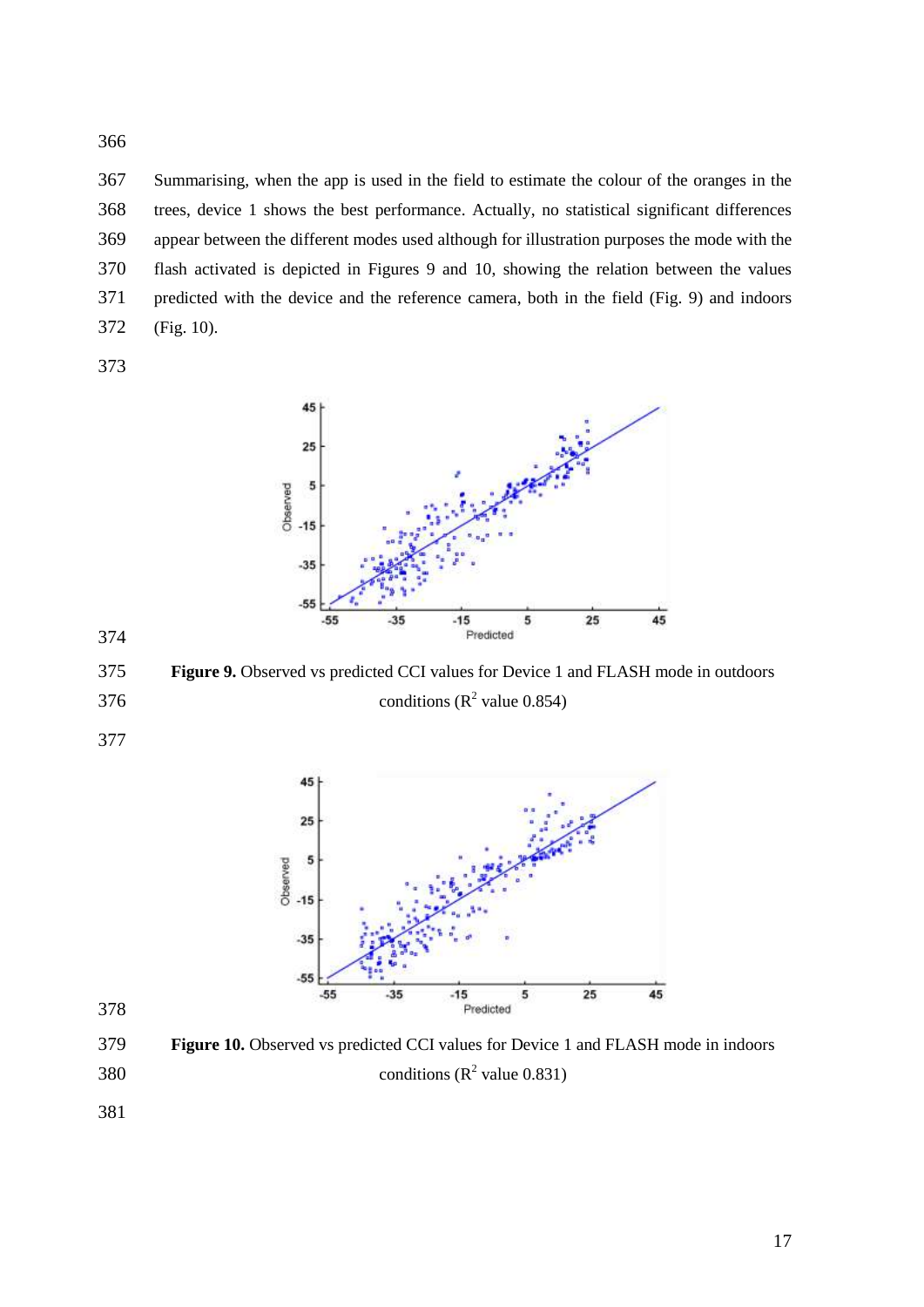These results give confidence on the ability of the built-in cameras of smartphones to reproduce the CCI values obtained with a reference camera, taking into account the huge variability and heterogeneity of the colours of the citrus fruits, especially when they are turning from green to orange, and when CCI values of the reference camera were obtained under well-controlled laboratory conditions.

 Since FLASH mode shows the most robust results (i.e. the ones with minor statistical differences in their means for all devices, no matter if the camera is working outdoors or indoors), the following analyses were carried out using this WB mode.

6.2 Comparison to human performance

 The current method to evaluate the colour of the citrus before or at harvest is based on the subjective estimation of workers by comparison with printed colour patterns. In order to compare the CCI values estimated by different workers to those computed by the mobile devices, the same dataset was also analysed by nine experts. ANOVA was carried out to 396 compare the results of all devices  $(R^2)$  with this new application configured to use the FLASH WB mode in both indoors and outdoors conditions.

6.2.1 Comparison of the human performance with all devices in outdoors conditions

Table 5 presents the ANOVA table, and Figure 11a the least significant difference (LSD)

comparison between the devices working outdoors and the human inspection. It can be seen

402 how the inspectors provide a better relation with the reference camera, i.e. higher  $R^2$  values,

with a high statistical significance (very low *p-value*).

**Table 5.** ANOVA table for  $R^2$  values achieved for the two types of judges analysed: Devices vs Inspectors, outdoors conditions.

| <b>Source</b>             | <b>Sum of Squares</b> |    | Df <sup>*</sup> Mean Square F-ratio P-value |      |        |
|---------------------------|-----------------------|----|---------------------------------------------|------|--------|
| Judge                     | 231.648               |    | 231.648                                     | 9.12 | 0.0092 |
| Residuals                 | 355.787               | 14 | 25.4134                                     |      |        |
| Total (Corrected) 587.436 |                       | 15 |                                             |      |        |

*\*Degrees of freedom*

Nevertheless, when inspecting the Scatter plot in Figure 11b, it can also be seen how the  $R^2$  values from both the devices and the inspectors overlap considerably. Furthermore, the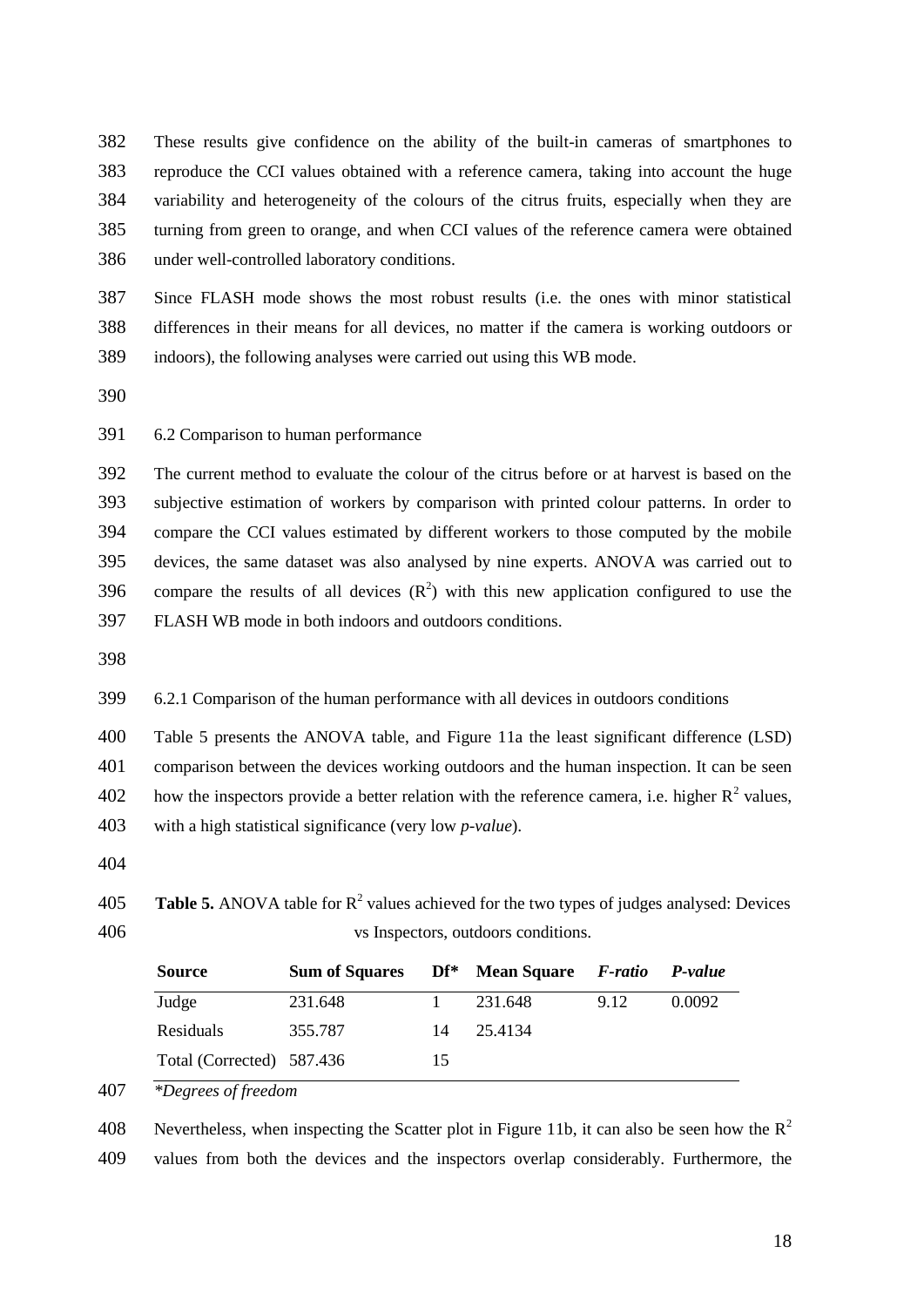estimation performed by the inspectors was carried out under well illuminated indoors conditions, while the image measurements were taken under changing natural conditions with the sun illuminating the fruits from different positions, so a fair comparison between them would be that in indoors.



 **Figure 11.** Comparison between the devices working outdoors and the human inspection. (**a**) LSD plot for judge; and (**b**) Scatter plot for judge (Devices vs. Inspectors)

6.2.2 Comparison of the human performance with all devices in indoors conditions

 When repeating the analysis for the indoors conditions, no statistical significant differences can be assessed between devices and inspectors, as the p-value in Table 6 is higher that the alpha or Type I risk used (5 %), defined as the risk of rejecting the Null hypothesis when in fact it is true. This can be also derived from the fact that the two LSD intervals in Fig. 12a overlap.

**Table 6.** ANOVA table for  $R^2$  values achieved for the two types of judges analysed: Devices vs Inspectors, for indoors conditions

| <b>Source</b>                         | Sum of Squares Df* Mean Square F-ratio |    |         |      | P-value |
|---------------------------------------|----------------------------------------|----|---------|------|---------|
| Judge                                 | 41.9971                                |    | 41.9971 | 2.16 | 0.1634  |
| Residuals                             | 271.641                                | 14 | 19.4029 |      |         |
| Total (Corrected) 313.638             |                                        | 15 |         |      |         |
| $\sim$ $\sim$ $\sim$<br>$\sim$ $\sim$ |                                        |    |         |      |         |

*\*Degrees of freedom*

 Finally, when taking a look at the scatter plot in Fig. 12b, it is possible to see the high degree of overlapping between judges, so in the end it is possible to say that, when working in the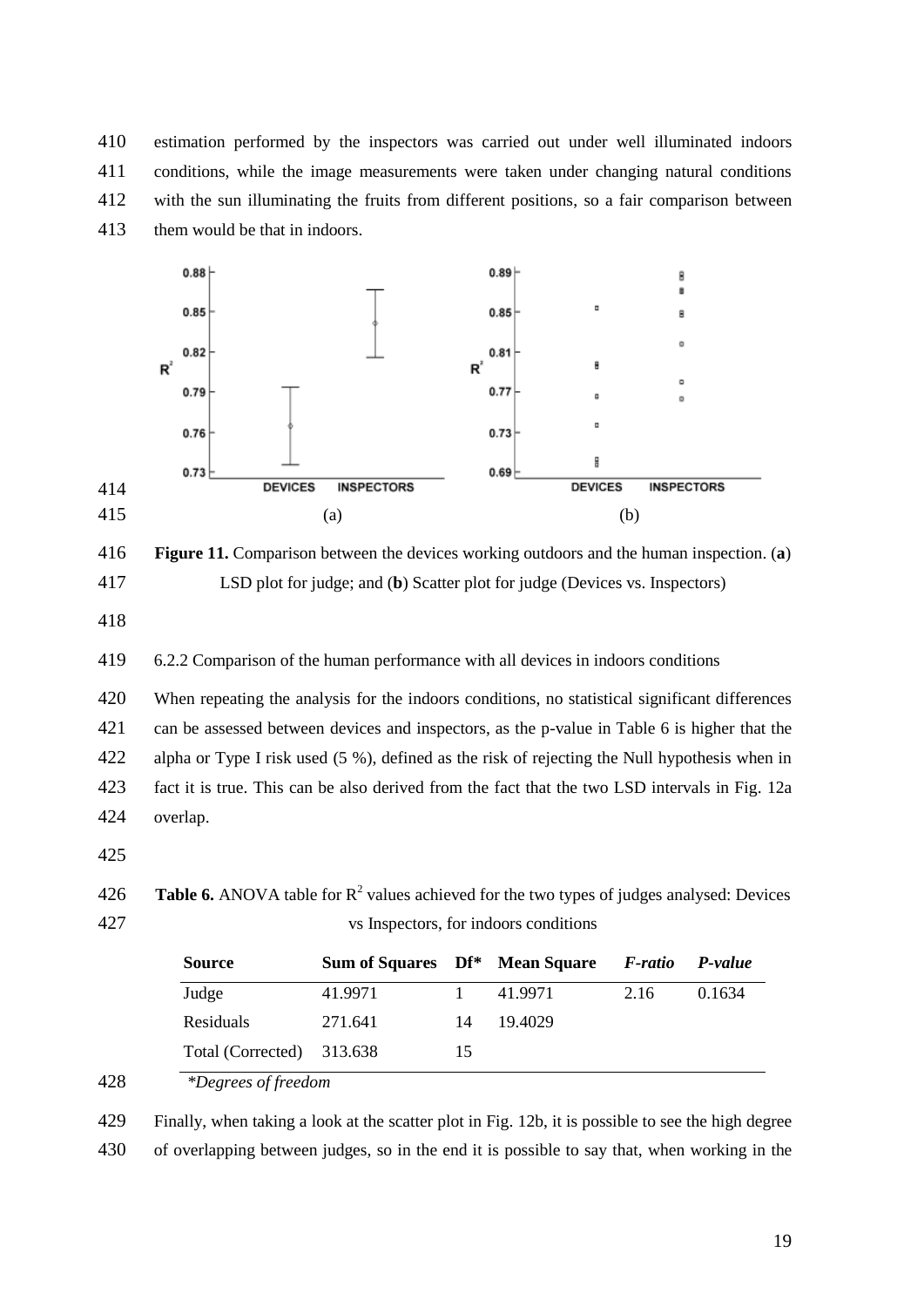same conditions, if there is no interaction between judges and environmental conditions (indoors or outdoors), both types of estimations are equivalent.



 **Figure 12.** Comparison between the devices working indoors and the human inspection. (**a**) LSD plot for judge; and (**b**) Scatter plot for judge (Devices vs. Inspectors)

 This agricultural app presents certain benefits. It represents a clear advance on the current visual methods since it introduces objectivity in the colour estimation and substitutes the current dated colour cards, which are limited to a few number of discrete CCI values compared to our developed tool capable of obtaining more accurate continuous values. Other clear advantages are, for instance, the possibility of saving the images for later checking, the creation of historical reports, the immediate availability for the grower and potential integration with other tools, and besides its low cost, portability and availability of mobile technology, being intuitive even for non-specialised personnel. On the other hand, high amount of possible natural conditions reduces the performance of the app when it is used in the field, making necessary more research to analyse and discard nonsense colours, bright spots and discriminate between illuminating conditions to make appropriate colour corrections that are expected in further versions. In summary, the results are acceptable in comparison with the method currently used in the industry or by the growers, representing a clear advance over the current state of the art, since it eliminates the subjectivity but more research improvements are needed to the image segmentation and CCI estimation reach human performance.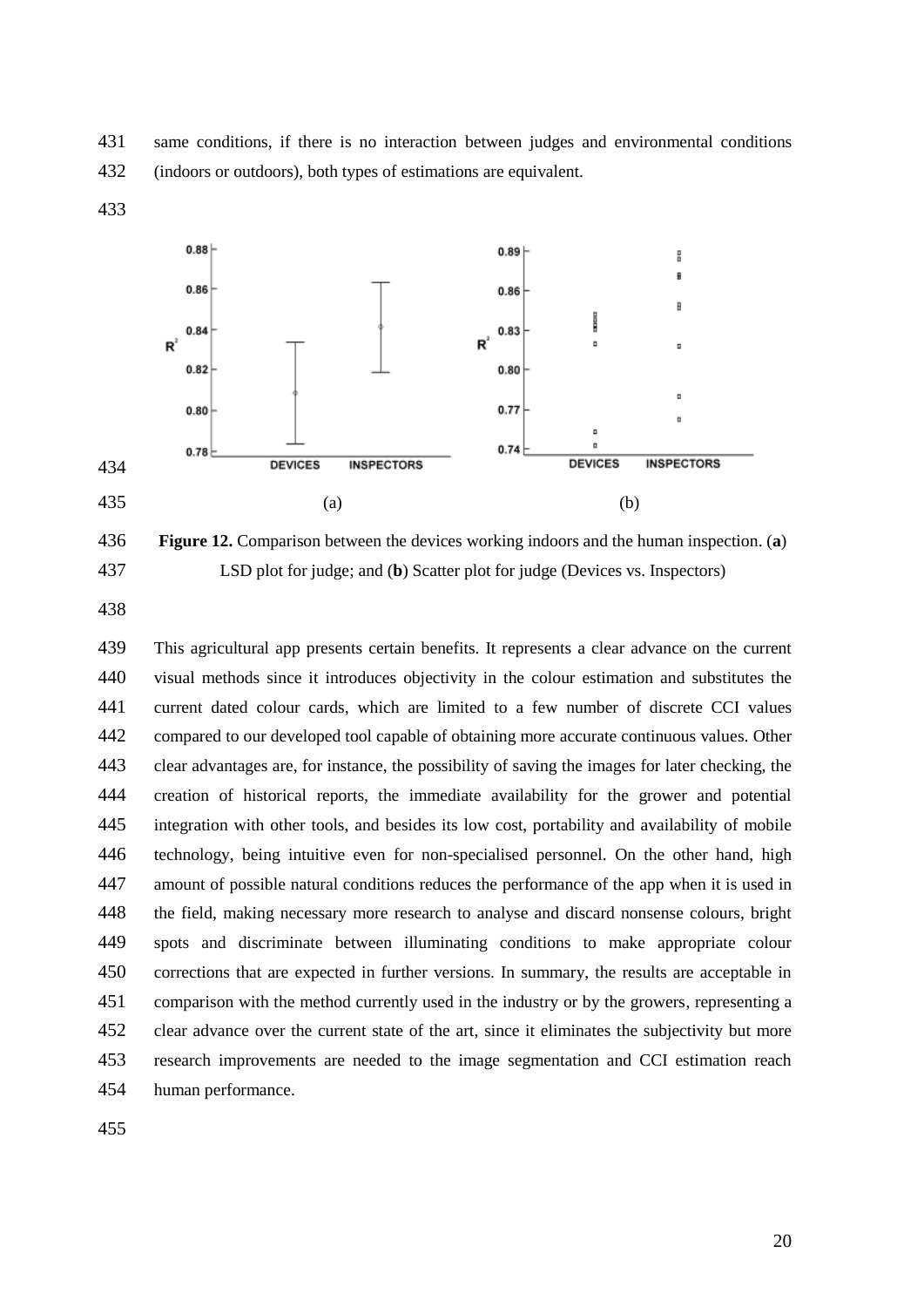## **6 Conclusions**

 A real portable computer vision system that allows measuring the colour index of citrus fruits automatically, while the fruit is being harvested or under any other process, has been developed to work with built-in smartphone cameras and successfully tested. The main advantages are the universal availability of such systems, the portability of this sort of technology and the simplicity of use of the app, allowing estimating the colour condition of the fruit (citrus) in the field by means of a real vision system and thus the amount of degreening processes needed.

 The system developed has been implemented on the Android operating system and requires a minimal interaction of the user, providing a live image of the fruit while it is being inspected. This is a key feature, since no smartphone-based application developed provides this feature, thus allowing any non-expert user to get use to this application easily.

 The development of the app was done during one season and it was validated in the next season with different fruit. Three validations were done, the first and second one to compare the CCI values from the mobile devices operating under natural (outdoors) and controlled (indoors) conditions respectively, to those obtained by the reference camera. The measurements in the field are negatively influenced most probably by the changing illumination conditions, and this fact lowers the correlation to the reference. The third has compared CCI values from the mobile devices to those estimated by an expert panel using 475 the colour cards under the same controlled conditions.  $R^2$  values of 0.854 and 0.881 were obtained for outdoors and indoors conditions although the results were influenced by the quality of the mobile device. The obtained results are promising and demonstrate the feasibility of a smartphone integrated computer vision system to inspect the colour of citrus fruits in real time in outdoor conditions while the fruit is being harvested, which is a valuable step forward for this industrial sector.

#### **Acknowledgements**

 This work was partially funded by INIA and FEDER funds through research project RTA2015-00078-00-00.

## **References**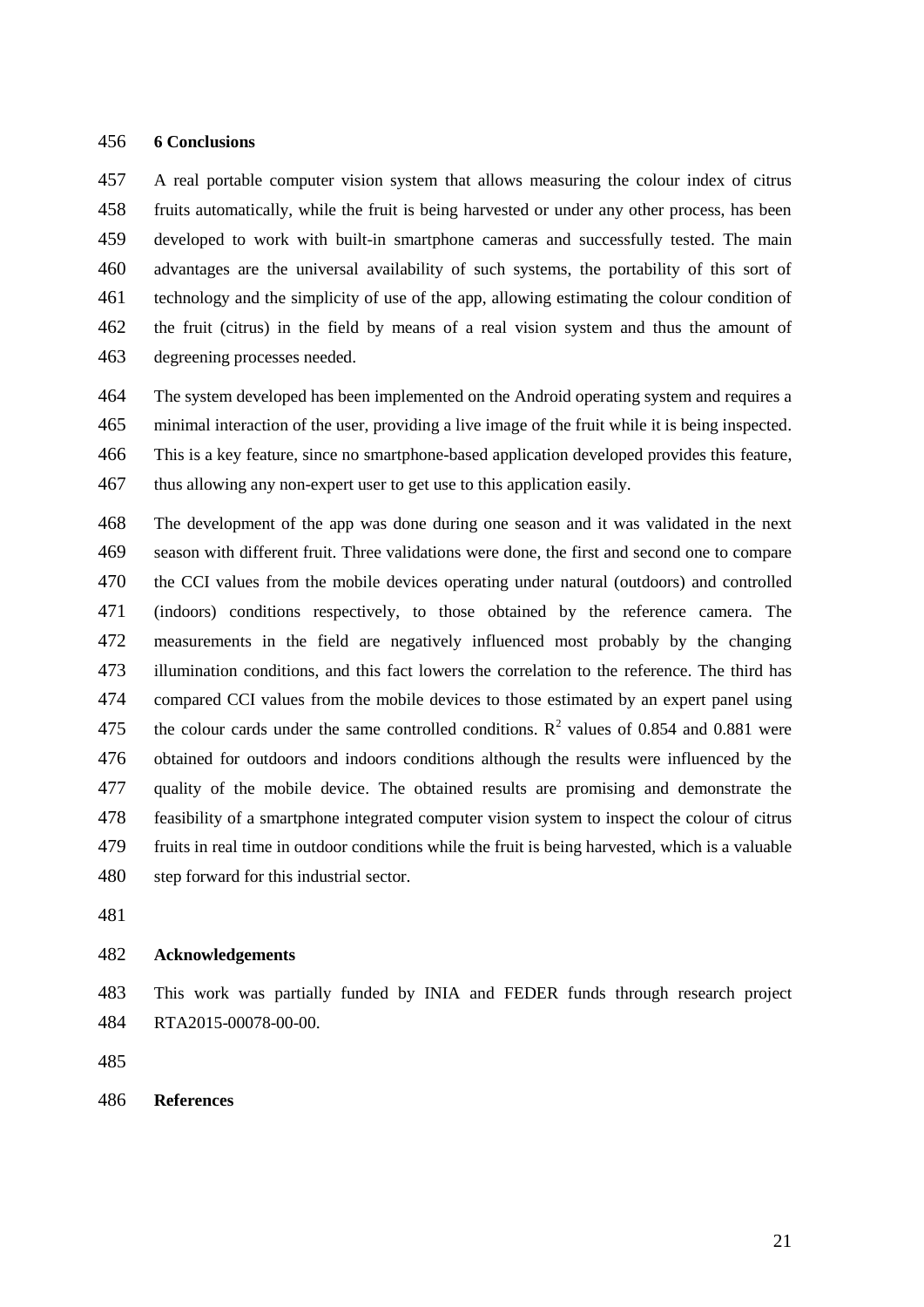- Arzate-Vázquez, I., Chanona-Pérez, J.J., Perea-Flores, M.J., Calderón-Domínguez,
- G., Moreno-Armendáriz, M.A., Calvo, H., Godoy-Calderón, S., Quevedo, R., Gutiérrez-
- López, G. (2011) Image processing applied to classification of avocado variety Hass (*Persea*

*americana* Mill.) during the ripening process. Food and Bioprocess Technology, [4,](http://www.springerlink.com/content/1935-5130/4/7/) 1307-

- 1313
- Avendano, J. Ramos, P.J. Prieto, F.A. (2017) A system for classifying vegetative structures
- on coffee branches based on videos recorded in the field by a mobile device. Expert Systems with Applications, 88, 178-192
- Campbell, B.L., Nelson, R.G., Ebel, C.E., Dozier, W.A., Adrian, J.L., Hockema, B.R. (2004)
- Fruit quality characteristics that affect consumer preferences for satsuma mandarins. HortScience, 39, 1664-1669
- Cárdenas-Pérez, S., Chanona-Pérez, J., Méndez-Méndez, J.V., Calderón-Domínguez, G.,
- López-Santiago, R., Perea-Flores, M.J., Arzate-Vázquez I. (2017) Evaluation of the ripening
- stages of apple (Golden Delicious) by means of computer vision system. Biosystems
- Engineering, 159, 46-58
- Cavazza, A., Corradini, C., Rinaldi, M., Salvadeo, P., Borromei, C., Massini, R. (2013)
- Evaluation of pasta thermal treatment by determination of carbohydrates, furosine, and color

indices. Food and Bioprocess Technology. 6, 2721-2731

- Cubero, S., Aleixos, N., Albert, F., Torregrosa, A., Ortiz, C., García-Navarrete, O., Blasco J.
- (2014) Optimised computer vision system for automatic pre-grading of citrus fruit in the
- field using a mobile platform. Precision Agriculture, 15, 80-94
- Cubero, S., Aleixos, N., Moltó, E., Gómez-Sanchis, J., Blasco, J. (2011) Advances in
- machine vision applications for automatic inspection and quality evaluation of fruits and vegetables. Food and Bioprocess Technology, 4, 487-504
- DOGV (2006) Diari Oficial de la Comunitat Valenciana, 5346, 30321-30328
- Gardner, J.L. (2007) Comparison of calibration methods for tristimulus colorimeters. Journal
- of Research of the National Institute of Standards and Technology, 112, 129-138
- Gómez-Robledo, L., López-Ruiz, N., Melgosa, M., Palma, A.J., Capitán-Vallvey, L.F.,
- Sánchez-Marañón, M. (2013) Using the mobile phone as Munsell soil-colour sensor: An
- experiment under controlled illumination conditions. Computers and Electronics in
- Agriculture, 99, 200–208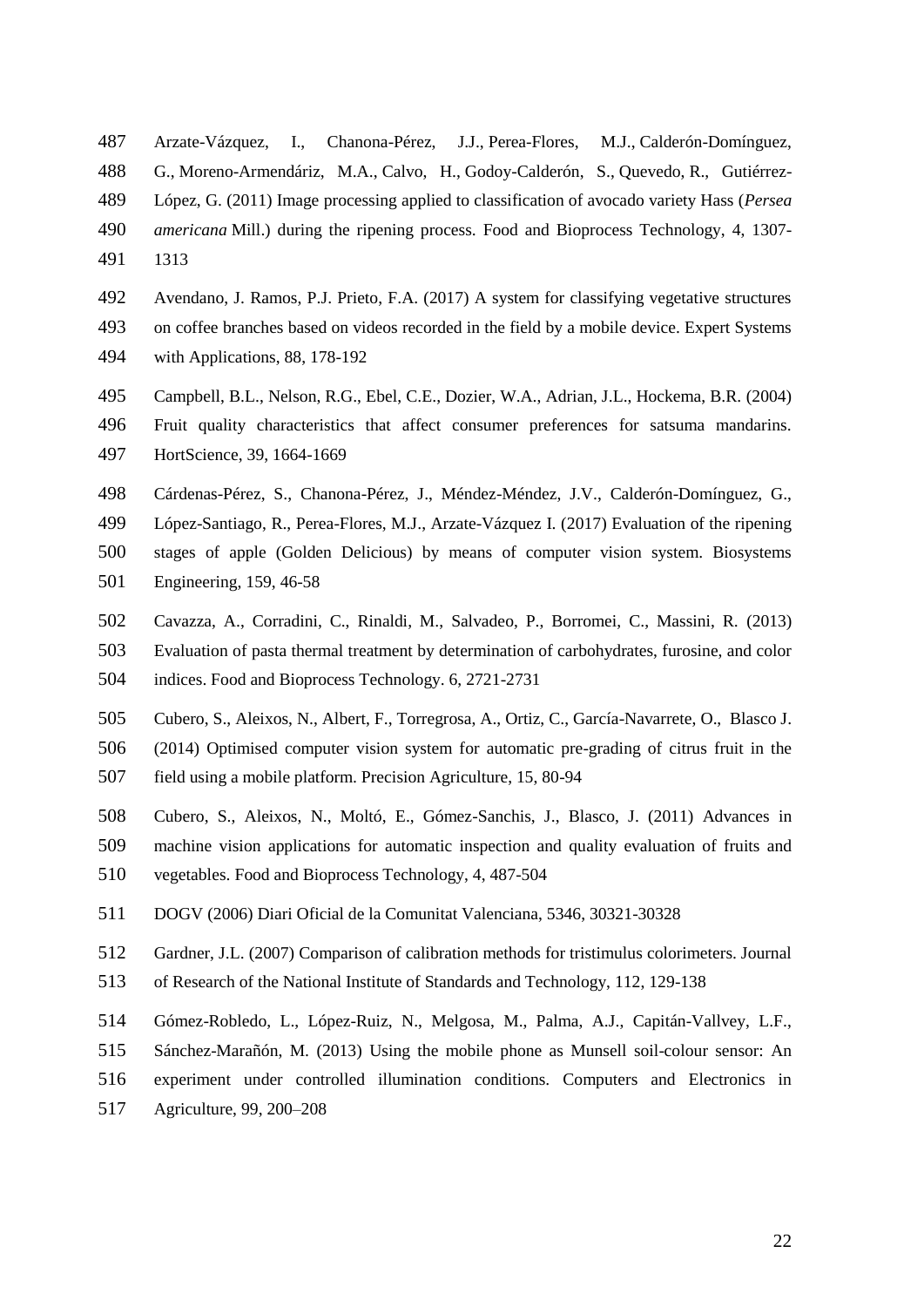- Gong, A., Yu, J., He, Y., Qiu, Z. (2013) Citrus yield estimation based on images processed
- by an Android mobile phone. Biosystems Engineering, 115, 162-170
- HunterLab. 1996. Applications note, Hunter Lab Color Scale.
- https://support.hunterlab.com/hc/en-us/article\_attachments/201440625/an08\_96a2.pdf.
- Accessed October 2017.
- [Hwang, J.,](http://www.scopus.com/authid/detail.url?authorId=36608338000&eid=2-s2.0-84883235765) [Jeong, H.,](http://www.scopus.com/authid/detail.url?authorId=55496059800&eid=2-s2.0-84883235765) [Yoe, H.](http://www.scopus.com/authid/detail.url?authorId=22434243600&eid=2-s2.0-84883235765) (2013) A study on the real-time livestock monitoring system using mobile platform. [International Journal of Smart Home,](http://www.scopus.com/source/sourceInfo.url?sourceId=20200195004&origin=recordpage) 7, 137-144.
- Intaravanne, Y., Sumriddetchkajorn, S., Nukeaw, J. (2012). Cell phone-based two
- dimensional spectral analysis for banana ripeness estimation. Sensors and Actuators B:
- Chemical, 168, 390-394
- Jiménez-Cuesta, M.J., Cuquerella J., Martínez-Jávega, J.M. (1981) Determination of a color
- index for citrus fruit degreening. In Proc. of the International Society of Citriculture, 2, 750-
- 753.
- Lado, J., Rodrigo, M.J., Zacarías, L. (2014). Maturity indicators and citrus fruit quality. Stewart Postharvest Review, 14, 2:2
- Lang, C., Hübert, T. (2012) A colour ripeness indicator for apples. Food and Bioprocess Technology, 5, 3244-3249
- Lorente, D., Aleixos, N., Gómez-Sanchis, J., Cubero, S., García-Navarrete, O.L., Blasco, J.
- (2012) Recent advances and applications of hyperspectral imaging for fruit and vegetable
- quality assessment. Food and Bioprocess Technology, 5, 1121-1142
- Mendoza, F., Dejmek, P., Aguilera, J.M. (2006) Calibrated color measurements of agricultural foods using image analysis. Postharvest Biology and Technology, 41, 285-295
- Molina-Martínez, J. M., Jiménez, M., Ruiz-Canales, A., Fernández-Pacheco, D. G. (2011).
- RaGPS: A software application for determining extraterrestrial radiation in mobile devices
- with GPS. Computers and Electronics in Agriculture, 78, 116-481
- Montgomery, D. C. Design and analysis of experiments, 6th ed. Tempe: Wiley, 2005
- Pamornnak, B., Limsiroratana, S., Chongcheawchamnan, M. (2015) Oil content
- determination scheme of postharvest oil palm for mobile devices. Biosystems Engineering,
- 134, 8-19